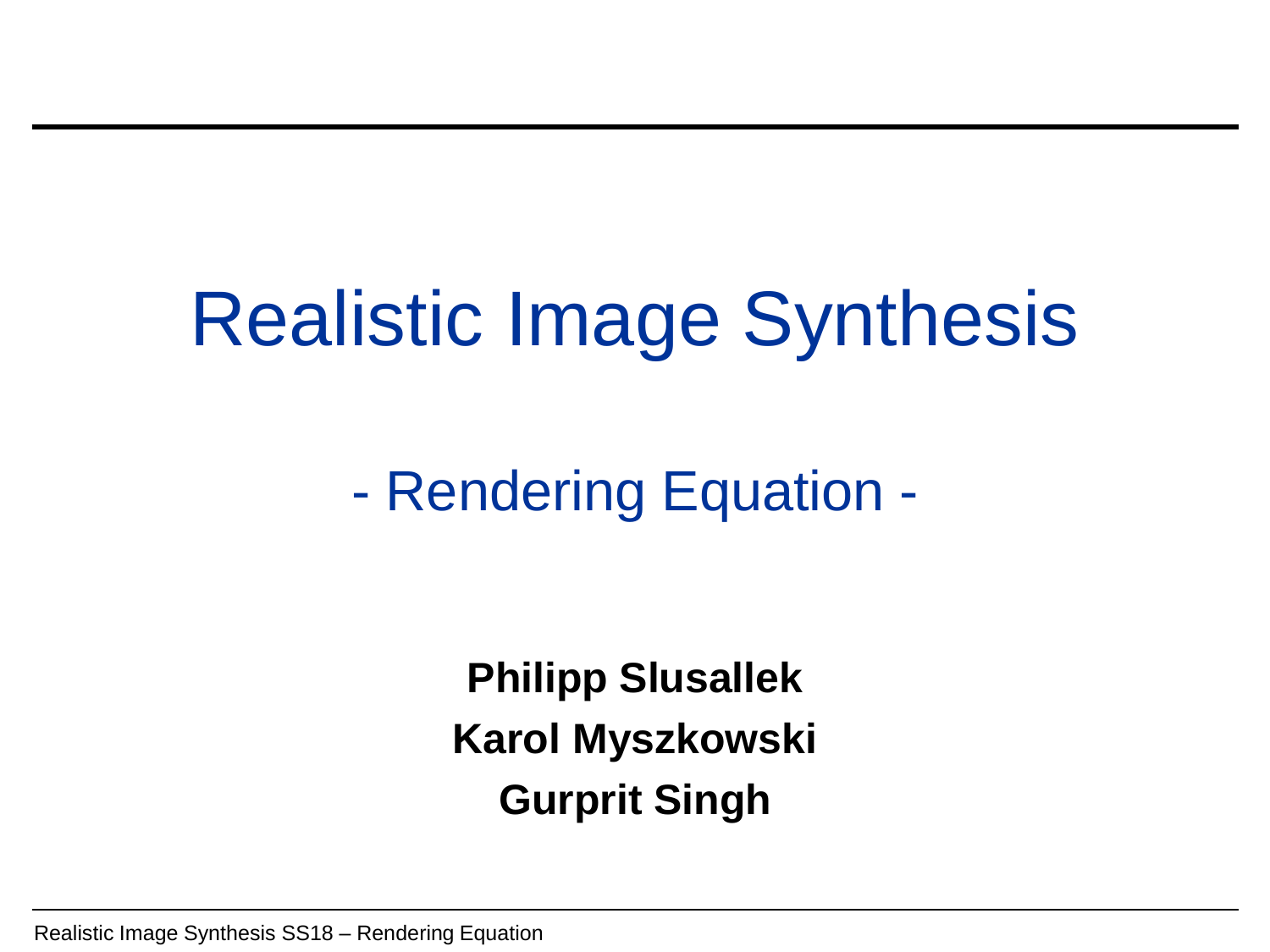# Angle and Solid Angle

- **the angle subtended by a curve in the plane is the length of the projected arc on the unit circle.**  $\boldsymbol{\rho}$
- $\Omega, \omega$  the solid angle subtended by an object is the surface **area of its projection onto the unit sphere**

**Solid angle units: steradians [sr]** 

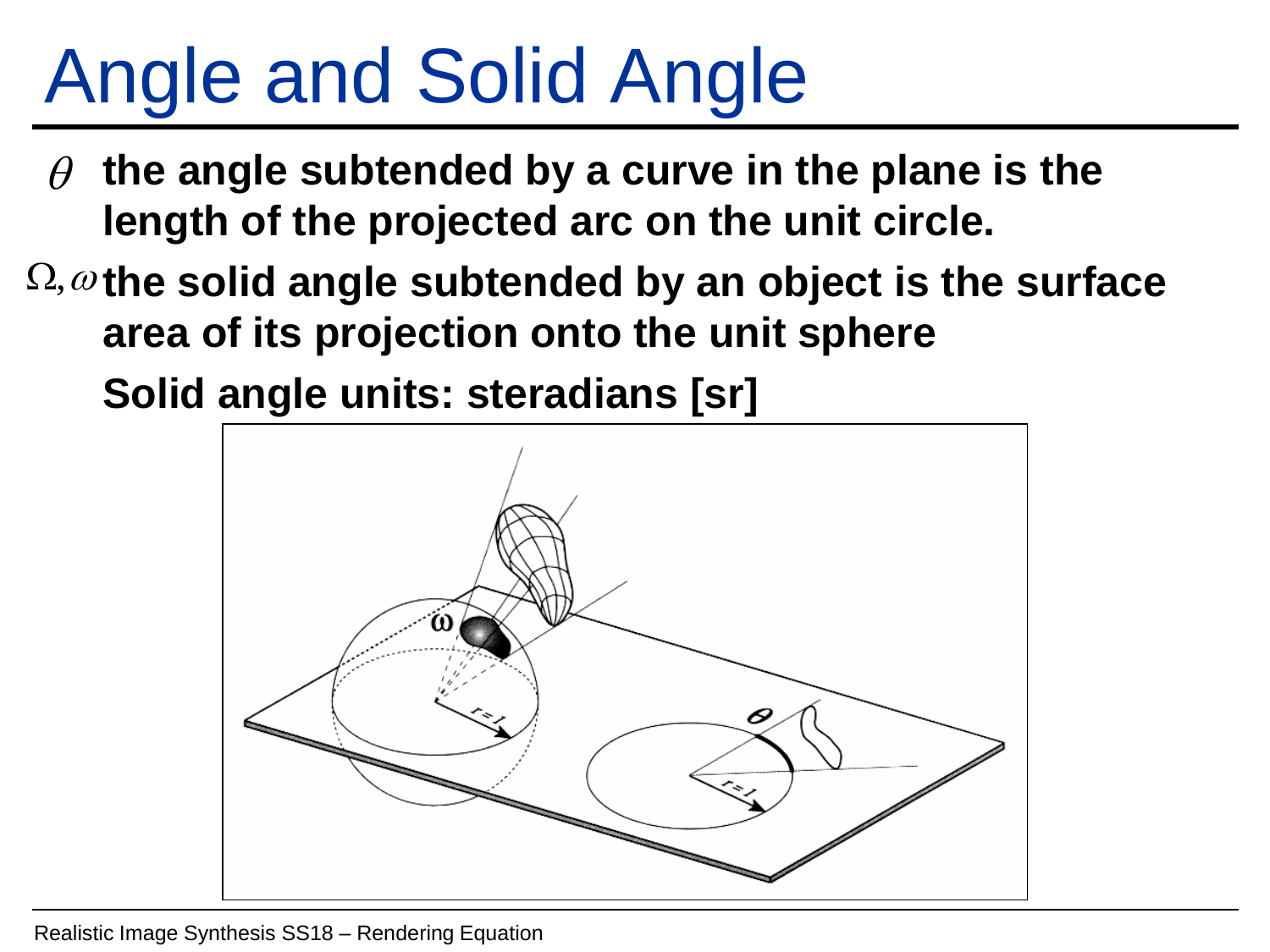## Solid Angle for a Small Area

The solid angle subtended by an (infinitely) small surface patch *S* with area d*A* is obtained by dividing the projected area dA cos  $\theta$  by the square of the distance to the origin:

$$
d\omega, d\Omega = \frac{dA \, \cos \theta}{r^2}
$$

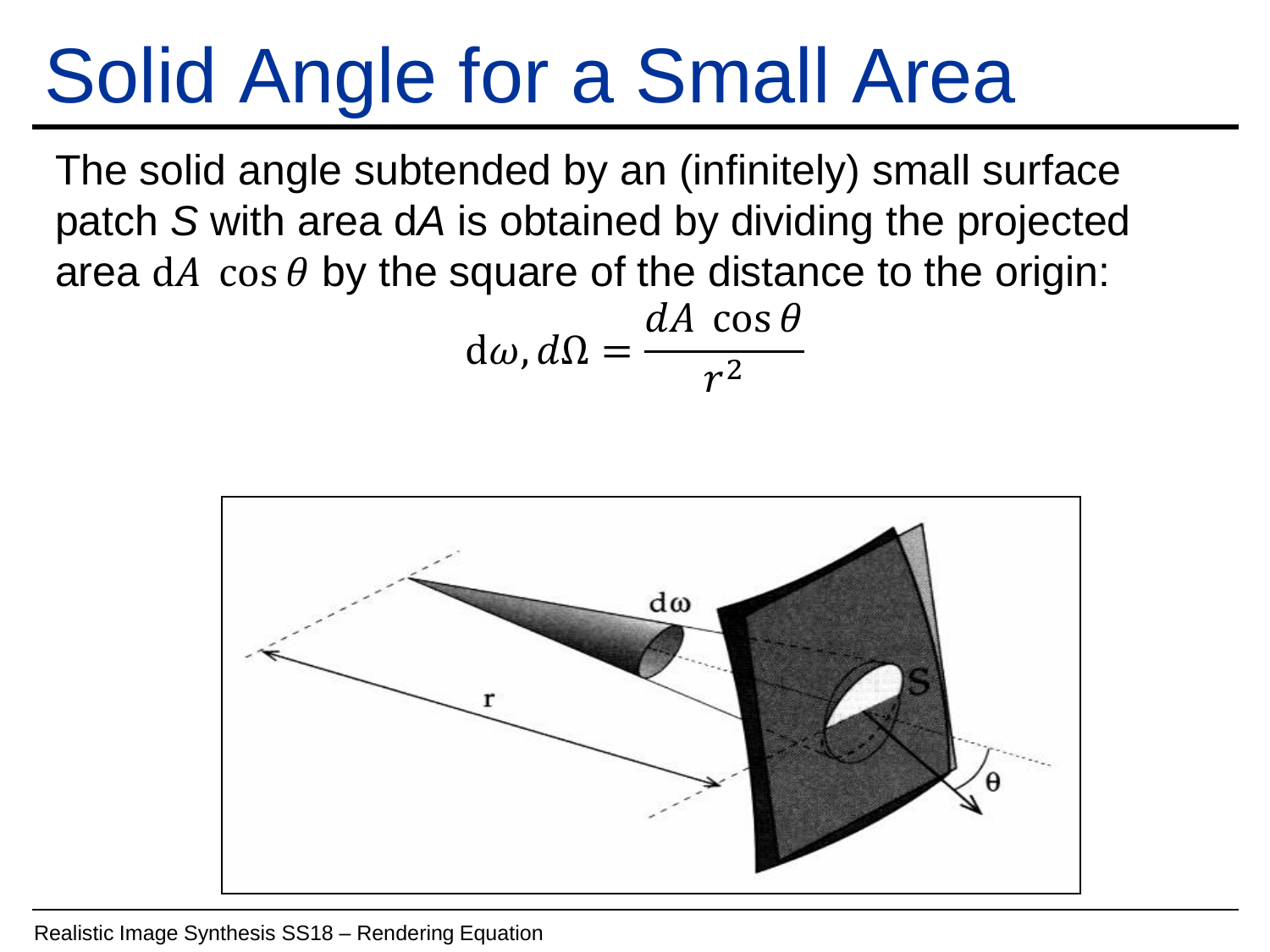# Solid Angle in Spherical Coordinates

- **Infinitesimally small solid angle**
	- $du = r d\theta$
	- $dv = r \sin \theta d\phi$
	- $dA = du dv = r^2 \sin \theta d\theta d\phi$
	- $\Rightarrow d\omega = \frac{dA}{d\omega}$  $rac{dA}{r^2} = \sin \theta \, d\theta \, d\phi$
- **Finite solid angle of an surface S**
	- $-\omega = \int_S \sin \theta \, d\theta \, d\phi$

### • **Definition:**

– We denote the entire Sphere with  $\Omega$  and the (positive) hemisphere at a point x centered around its normal vector with  $\Omega_{+}$ 

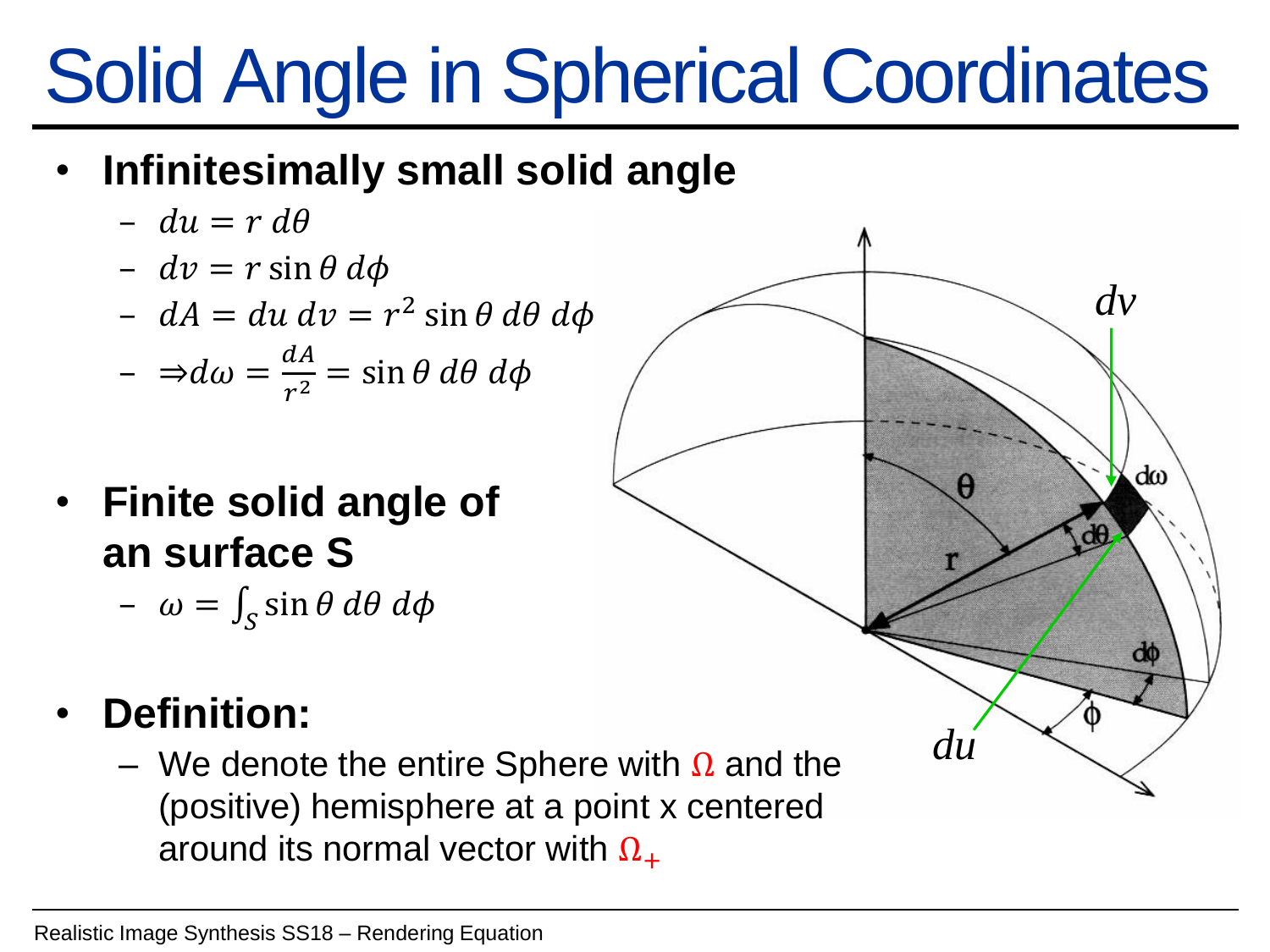# **Radiometry**

Radiometry is the science of measuring radiant energy transfers. Radiometric quantities have physical meaning and can be directly measured using proper equipment such as spectral photometers.

#### • **Radiometric Quantities**

- $-$  Energy [watt second] n · hv
- Radiant power (total flux) [watt]  $\Phi, P$
- **Radiance** [watt/(m<sup>2</sup> sr)]
- $-$  Irradiance (flux density) [watt/m<sup>2</sup>]  $\Box$   $E$
- $-$  Radiosity (flux density) [watt/m<sup>2</sup>]  $\Box$   $B$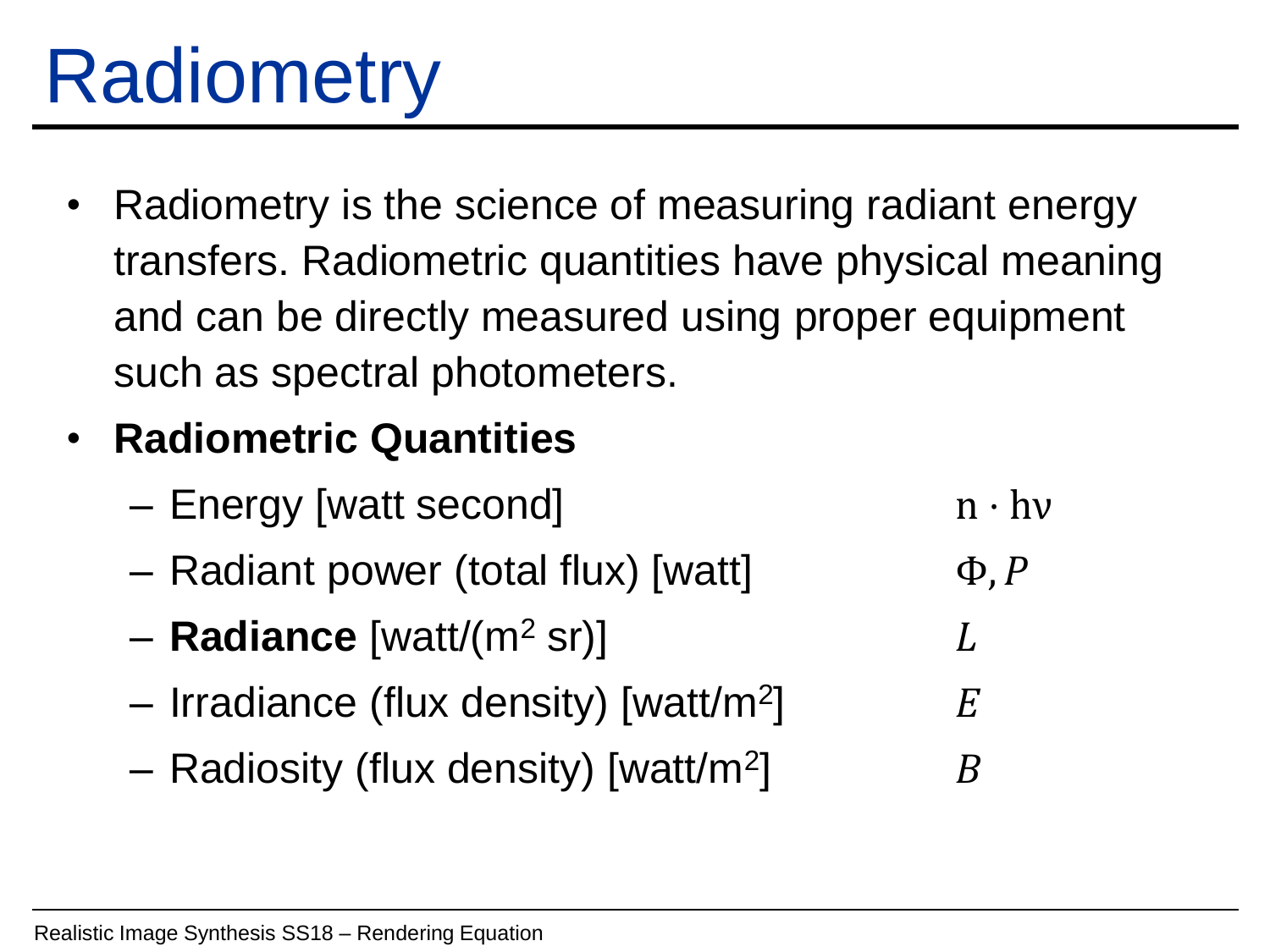### Radiometric Quantities: Radiance

- Radiance is used to describe radiant energy transfer.
- Radiance L is defined as the total flux (radiant power) traveling at some point x in a specified direction  $\omega$ , per unit area perpendicular to the direction of travel, per unit solid angle.
- Thus, the differential flux  $d^2\Phi$  radiated through the differential solid angle  $d\omega$ , from the projected differential area  $dA \cos\theta$  is:

$$
d^2\Phi = L(x,\omega)dA\;\cos\theta\;d\omega
$$

or

$$
L(x,\omega) = \frac{d^2\Phi}{dA\,\cos\theta\,d\omega}
$$



**• From here on we distinguish between the direction**  $\omega$ and the (differential) solid angle  $d\omega$ !!!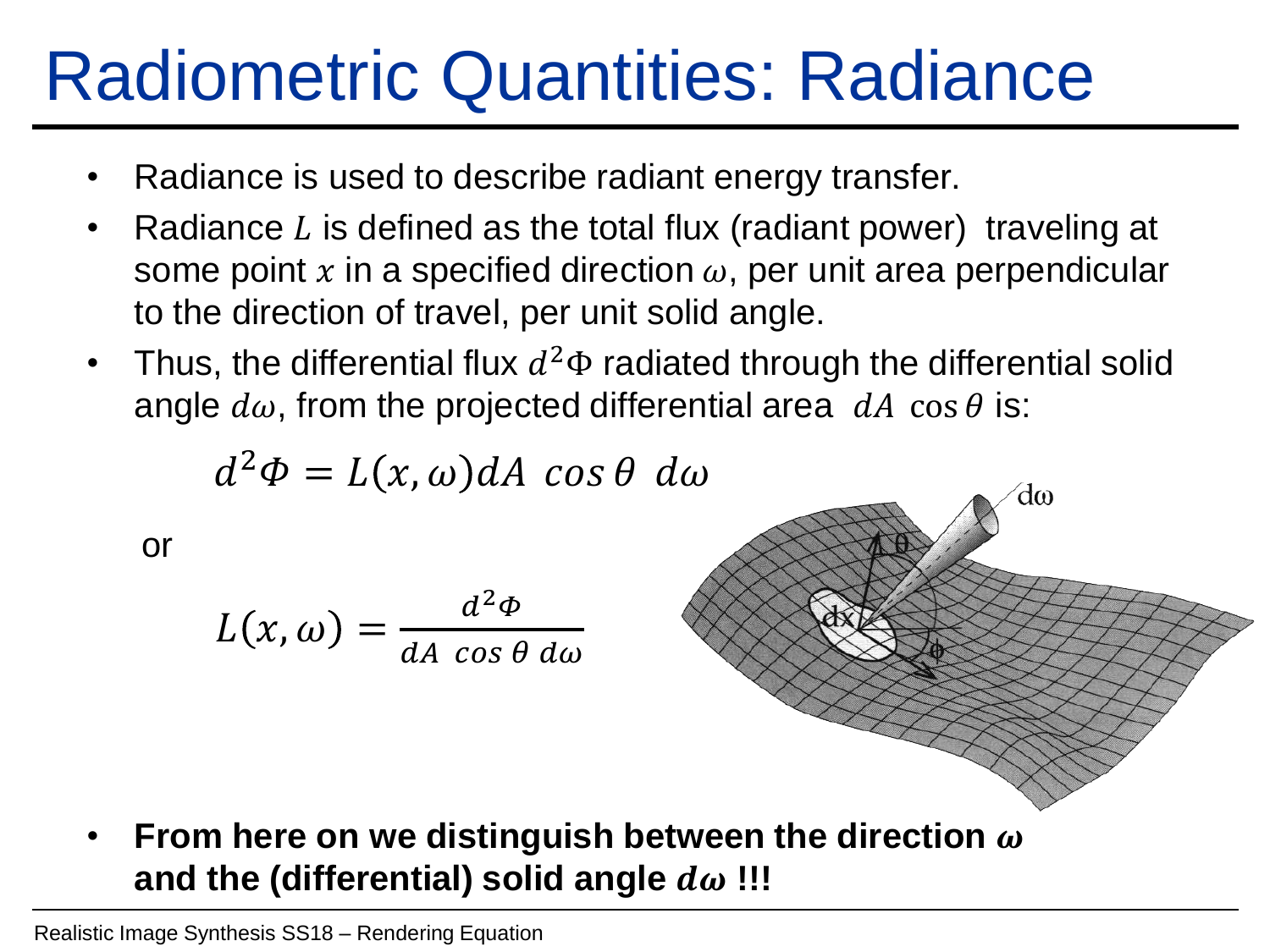### Radiance in Space



Flux leaving surface 1 must be equal to flux arriving on surface 2

$$
L_1 \cdot d\Omega_1 \cdot dA_1 = L_2 \cdot d\Omega_2 \cdot dA_2
$$
  
From geometry follows 
$$
d\Omega_1 = \frac{dA_2}{r^2} \qquad d\Omega_2 = \frac{dA_1}{r^2}
$$
  
Def: Ray **Throughout** 
$$
T = d\Omega_1 \cdot dA_1 = d\Omega_2 \cdot dA_2 = \frac{dA_1 \cdot dA_2}{r^2} \qquad \Longrightarrow \qquad L_1 = L_2
$$
  
The radiance in the direction of a light ray remains constant as it propagates along the ray.  
Sensors response is proportional to radiance (human eye, camera)

The radiance in the direction of a light ray remains constant as it propagates along the ray.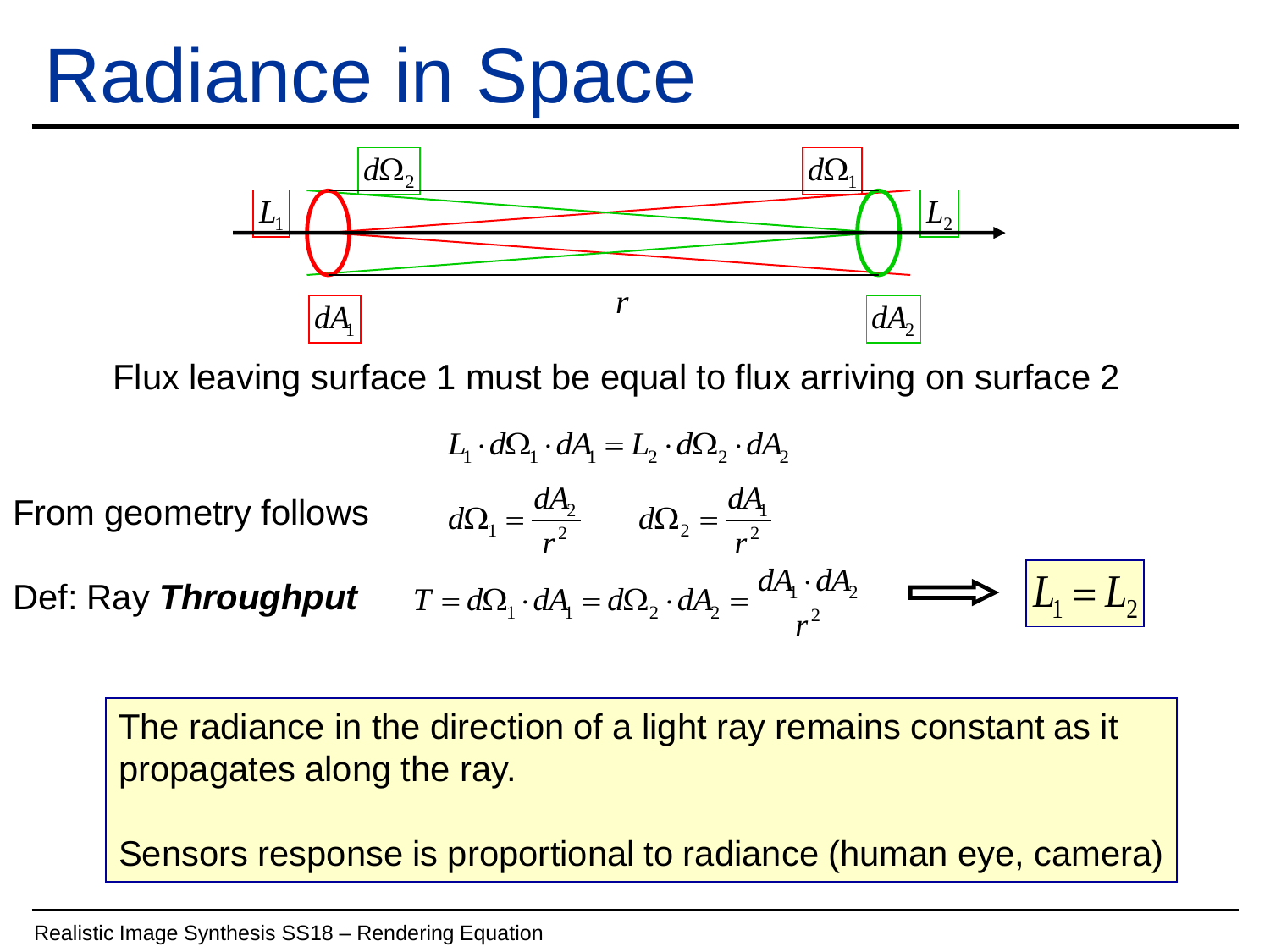### Radiometric Quantities: Irradiance

• **Irradiance E is the total radiant power per unit area (flux density)** *incident* **onto a surface with a fixed orientation. To obtain the total flux incident to** *dA***, the**  incoming radiance  $L_i$  is integrated over the upper **hemisphere Ω<sup>+</sup> above the surface:** 

$$
E = \frac{d\Phi}{dA}
$$
  

$$
d \Phi = \left[ \int_{\Omega_+} L_i(x, \theta, \phi) \cos \theta \, d\omega \right] dA
$$
  

$$
E = \int_{\Omega_+} L_i(x, \theta, \phi) \cos \theta \, d\omega = \int_{0}^{2\pi} \int_{0}^{\pi/2} L_i(x, \theta, \phi) \cos \theta \sin \theta \, d\theta \, d\phi
$$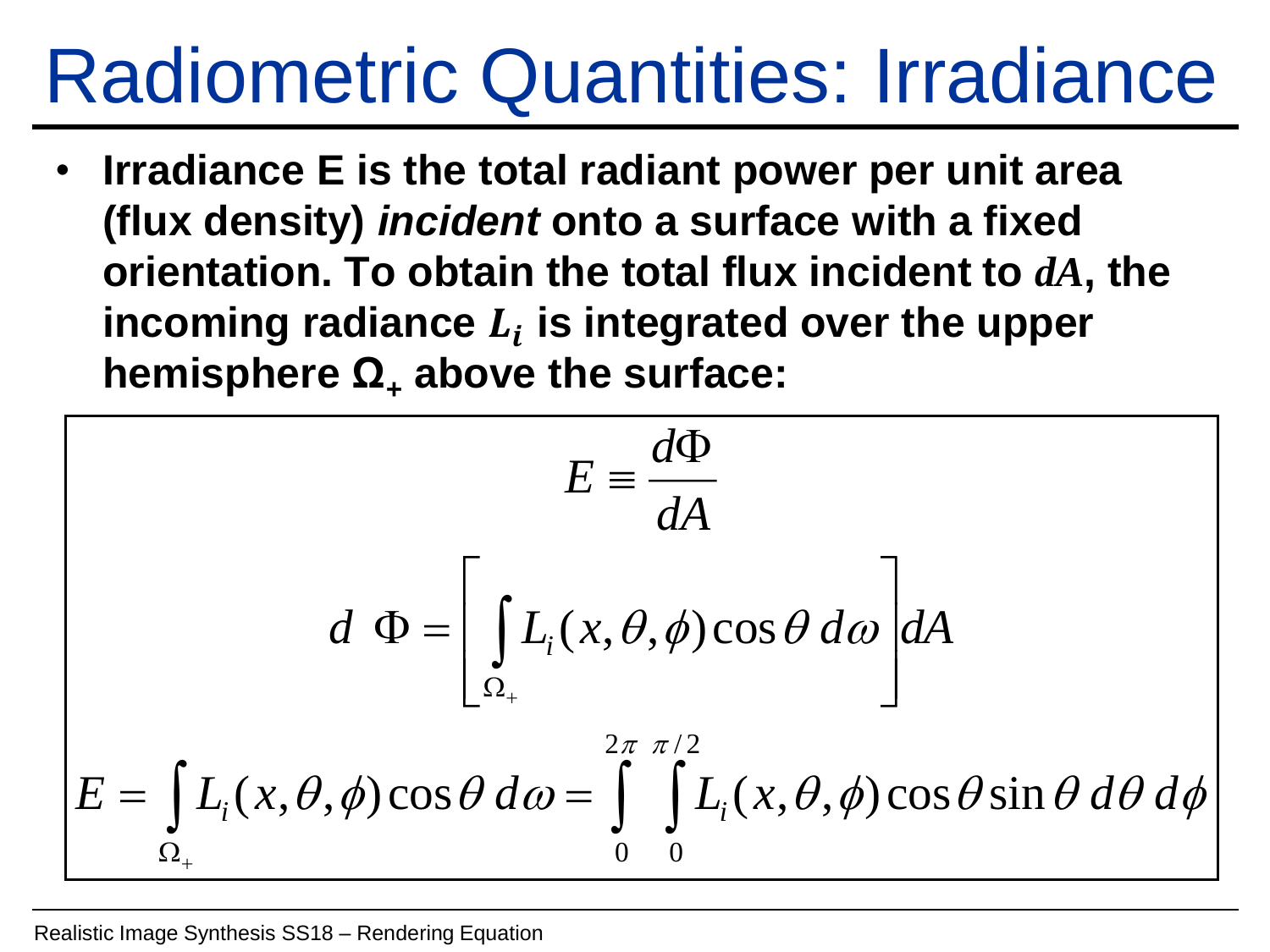## Radiometric Quantities: Radiosity

• **Radiosity B is defined as the total radiant power per unit area (flux density)** *leaving* **a surface. To obtain the total flux radiated from**  $dA$ **, the outgoing radiance**  $L<sub>o</sub>$  **is** integrated over the upper hemisphere  $\Omega$ <sub>+</sub> above the **surface.**

$$
B = \frac{d\Phi}{dA}
$$
  

$$
d \Phi = \left[ \int_{\Omega_+} L_o(x, \theta, \phi) \cos \theta \, d\omega \right] dA
$$
  

$$
B = \int_{\Omega_+} L_o(x, \theta, \phi) \cos \theta \, d\omega = \int_{0}^{2\pi} \int_{0}^{\pi/2} L_o(x, \theta, \phi) \cos \theta \sin \theta \, d\theta \, d\phi
$$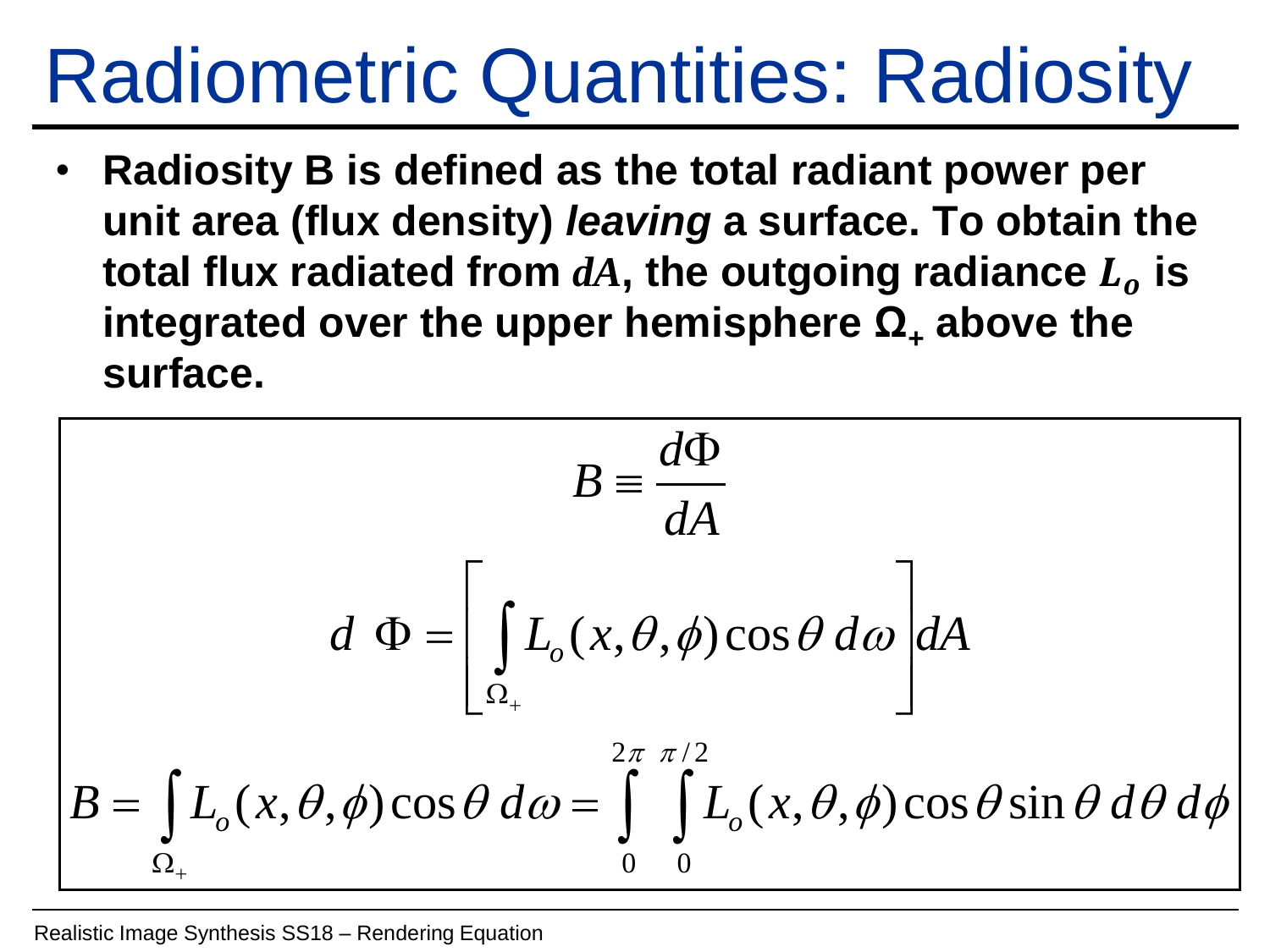### Bidirectional Reflectance Distribution Function

- **BRDF describes surface reflection at a point for**  light incident from direction  $\omega_i = (\theta_i, \varphi_i)$  reflected into **direction**  $\omega_0 = (\theta_0, \varphi_0)$
- **Bidirectional (six dimensional function)**
	- Depends on two directions  $\omega_i$  and  $\omega_o$  (2D plus 2D = 4D)
	- Also depends on location  $x(2D)$

### • **Distribution function**

- Can be infinite but integrates to finite value
- Strictly positive (physics!)

### • **Definition of BRDF:**

– Outgoing radiance per incident irradiance

$$
-f_r(\omega_i, x, \omega_o) = \frac{L_o(x, \omega_o)}{dE_i}
$$

$$
- f_r(\omega_i, x, \omega_o) = \frac{L_o(x, \omega_o)}{L_i(x, \omega_i) \cos \theta_i d\omega_i}
$$

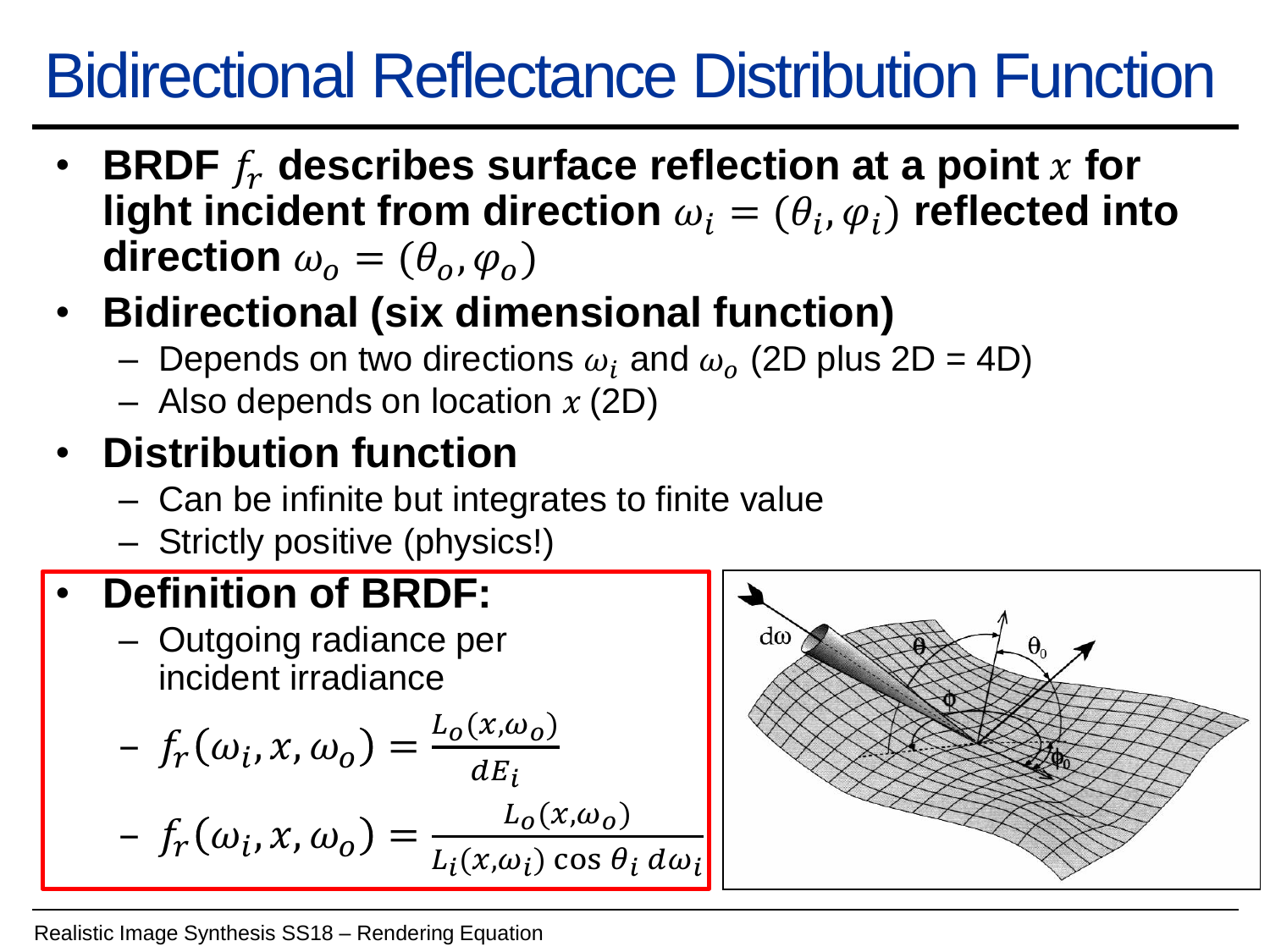## BRDF Properties

#### • **Helmholtz reciprocity principle**

- BRDF remains unchanged if incident and reflected directions are interchanged
- Due to physics (linearity)

$$
f_r(\omega_i, x, \omega_o) = f_r(\omega_o, x, \omega_i)
$$



- **Smooth surface: Isotropic BRDF**
	- Reflectivity is independent of rotation around surface normal
	- BRDF directional dependence has only 3 instead of 4 degrees of freedom

$$
f_r(\omega_i, x, \omega_o) = f_r(x, \theta_i, \theta_o, \varphi_i - \varphi_o)
$$

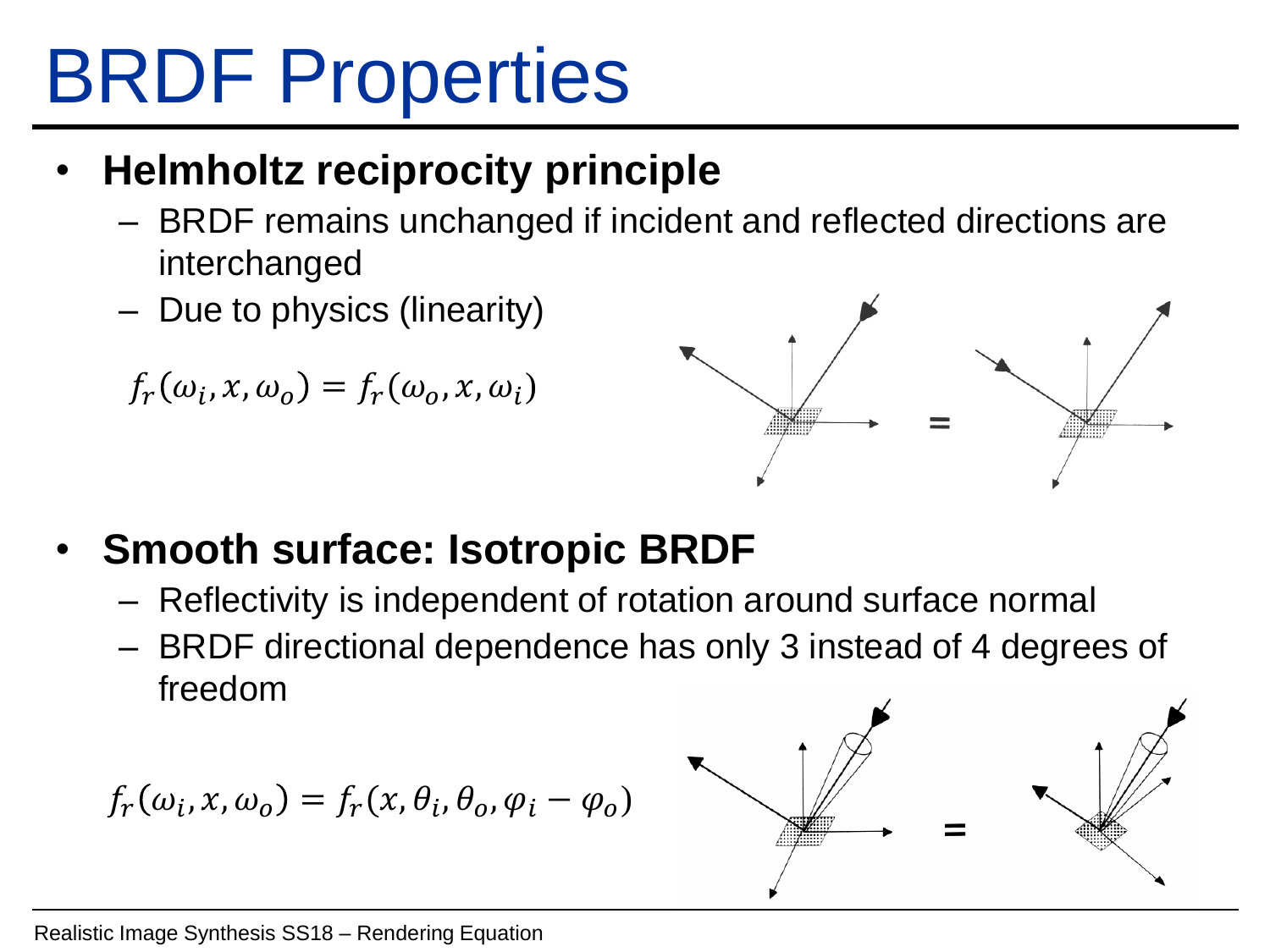## BRDF Properties

#### • **Characteristics**

- BRDF units [sr -1]
	- Not very intuitive
- Range of values:
	- From 0 (complete absorption) to
	- $\infty$  (perfect mirror reflection,  $\delta$ -function)
		- Because it relates the density  $L$  to an absolute value
- Energy conservation law
	- Integrating over all outgoing light:
		- No more energy can be reflected than was incoming
	- In other words the directional-hemispherical reflectance must be smaller than 1

$$
- \rho_{dh} = \int_{\Omega_+} f_r(\omega_i, x, \omega_o) \cos \theta \, d\omega_o \le 1, \ \forall \omega_i
$$

- $-$  Reflection only at the point of entry  $(x_i = x_o)$ 
	- Subsurface scattering (e.g. in skin) is not included in this formulation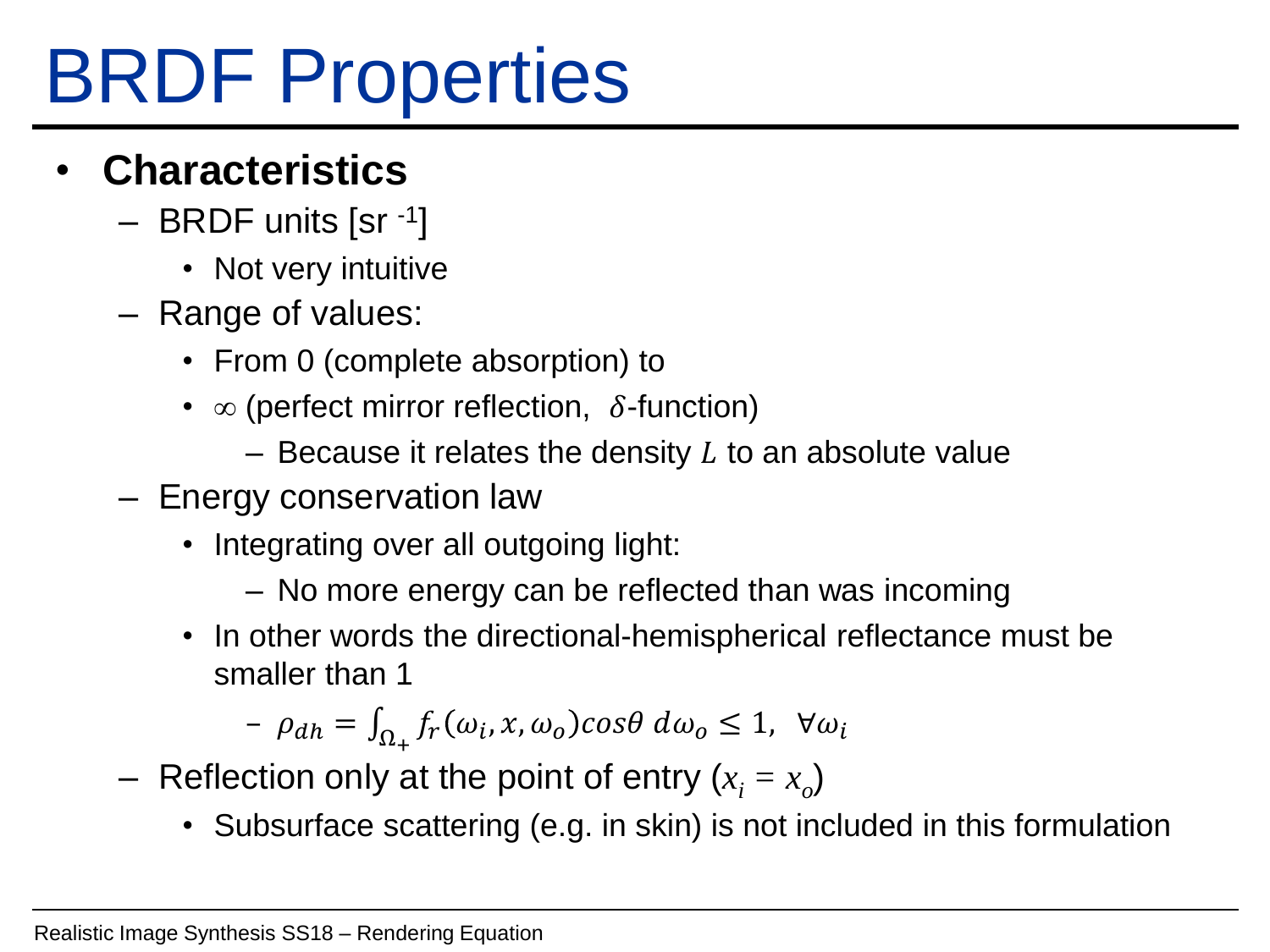### Directional Hemispherical Reflectance

- More intuitive measure of reflectance is the **directionalhemispherical reflectance**:
	- The fraction of the incident radiant flux density incoming from a given direction that is reflected by the surface in all possible directions.
	- Dimensionless number in [0,1]
	- Can change with the angle of incidence

$$
\rho_{dh}(\omega_i) = \frac{dB}{dE(\omega_i)} = \frac{\int_{\Omega_+} \widehat{L_o(x, \omega_o) \cos \theta_o d\omega_o}}{dE(\omega_i)} = \int_{\Omega_+} f_r(\omega_i, x, \omega_o) \cos \theta_o d\omega_o
$$
  

$$
\frac{L_o(x, \omega_o)}{dE(\omega_i)} = f_r(\omega_i, x, \omega_o)
$$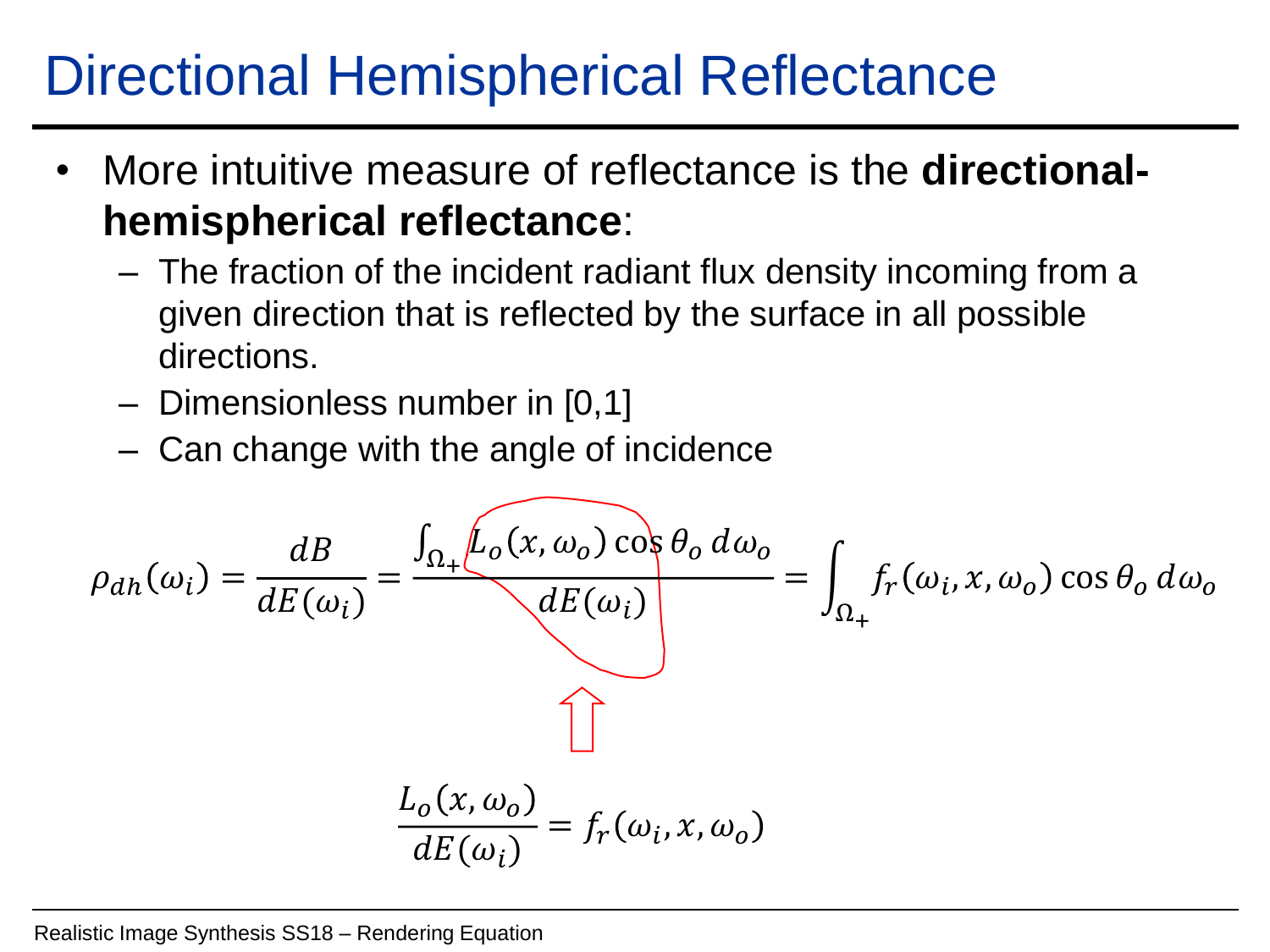## Lambertian Diffuse Reflection

- Diffuse reflectance is modeled by assuming that light is equally likely to be scattered in any direction, regardless of the incident direction
- Therefore the BRDF and reflected radiance are constant:  $-f_r(\omega_i, x, \omega_o) = \rho$  and  $L_o = \text{const}$
- Also, directional-hemispherical reflectance  $\rho_d$  becomes independent of direction. This dimensionless constant, which corresponds to the intuitive meaning of reflectance, is then called the diffuse reflectance  $\rho_d$ :

$$
- \rho_d = \int_{\Omega_+} \rho \cos \theta_o d\omega_o = \rho \int_0^{2\pi} \int_0^{\pi/2} \cos \theta_o \sin \theta_o d\theta_o d\varphi_o = \pi \rho
$$

 $E_i$  **AN**  $L_o$ = const

• Irradiance  $E$  and radiosity  $B$  for the Lambertian surface are related as:

$$
-\rho_d = \frac{B}{E}
$$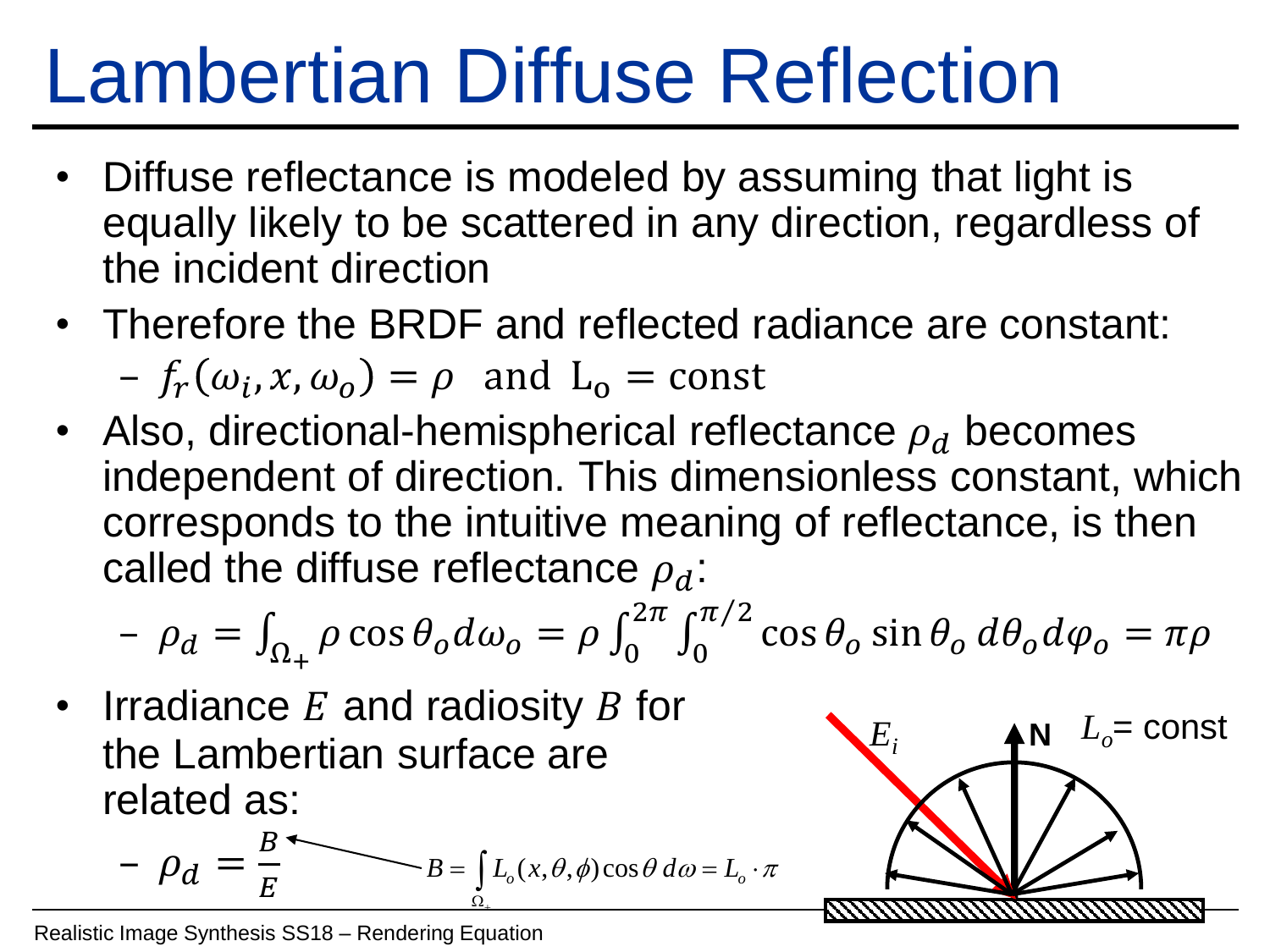# Reflection Equation

### • **Putting at all together:**

– The light reflected at a point x in direction  $\omega$  is given as

$$
L_r(x, \omega_o) = \int_{\omega_i \in \Omega_+} f_r(\omega_i, x, \omega_o) L_i(x, \omega_i) \cos \theta_i d\omega_i
$$

### • Visible surface radiance  $L_r(x, \omega_o)$

- $-$  Surface position  $x$
- Outgoing direction  $\omega_o$
- Incoming illumination direction

### • **Reflected light**

- $-$  Incoming radiance
- Direction-dependent reflectance

$$
\omega_i
$$
\n
$$
L_i(x, \omega_i)
$$
\n
$$
\omega_e
$$

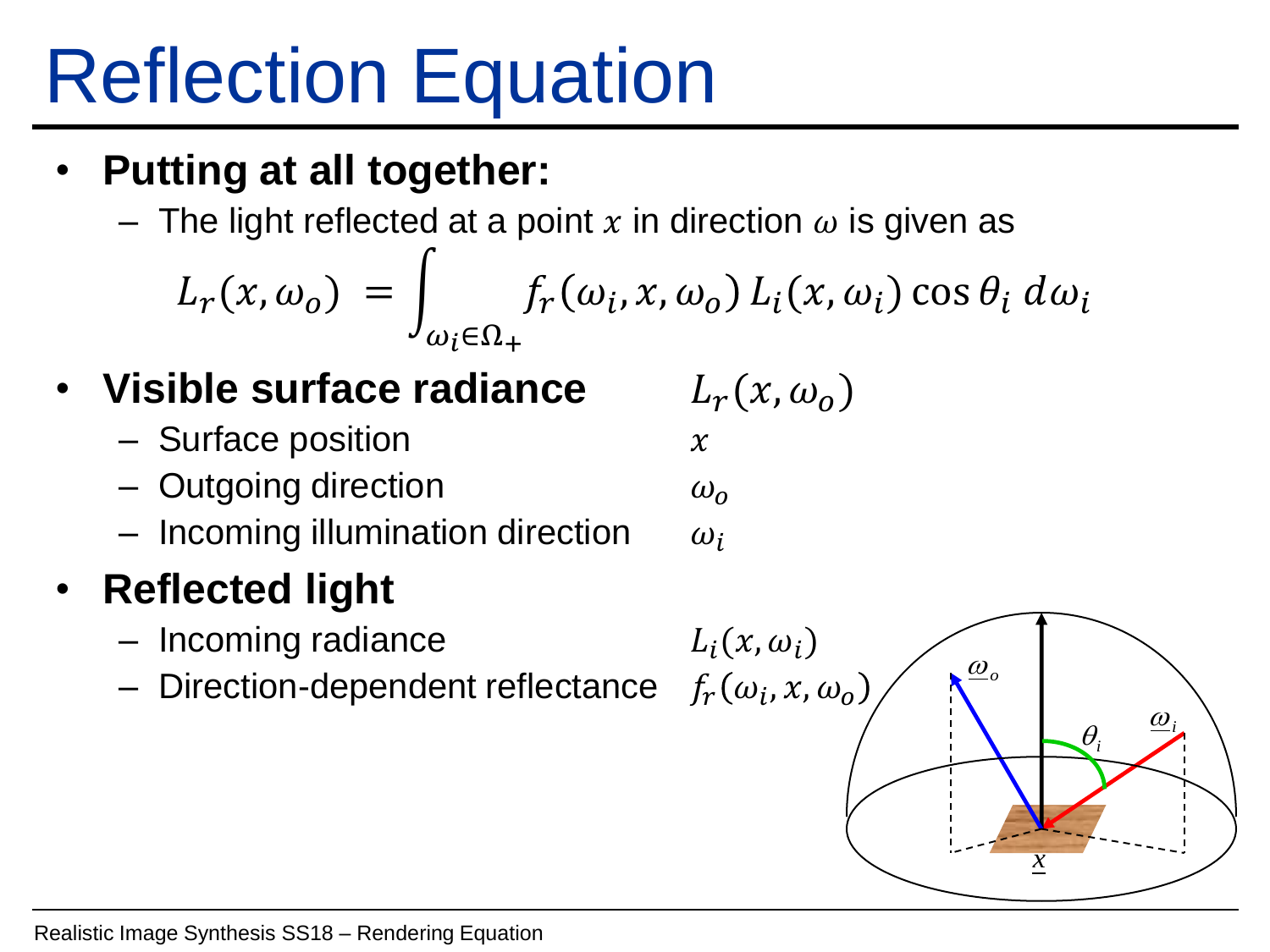## Reflection Equation: Properties

#### • **Reflection operator is linear**

- Superposition holds
- Solution could be computed separately for each light source
	- And be accumulated

#### • **BRDF is a six-dimensional function**

- Difficult to represent and compute accurately
- Measurements are expensive and need much storage
	- But often compresses well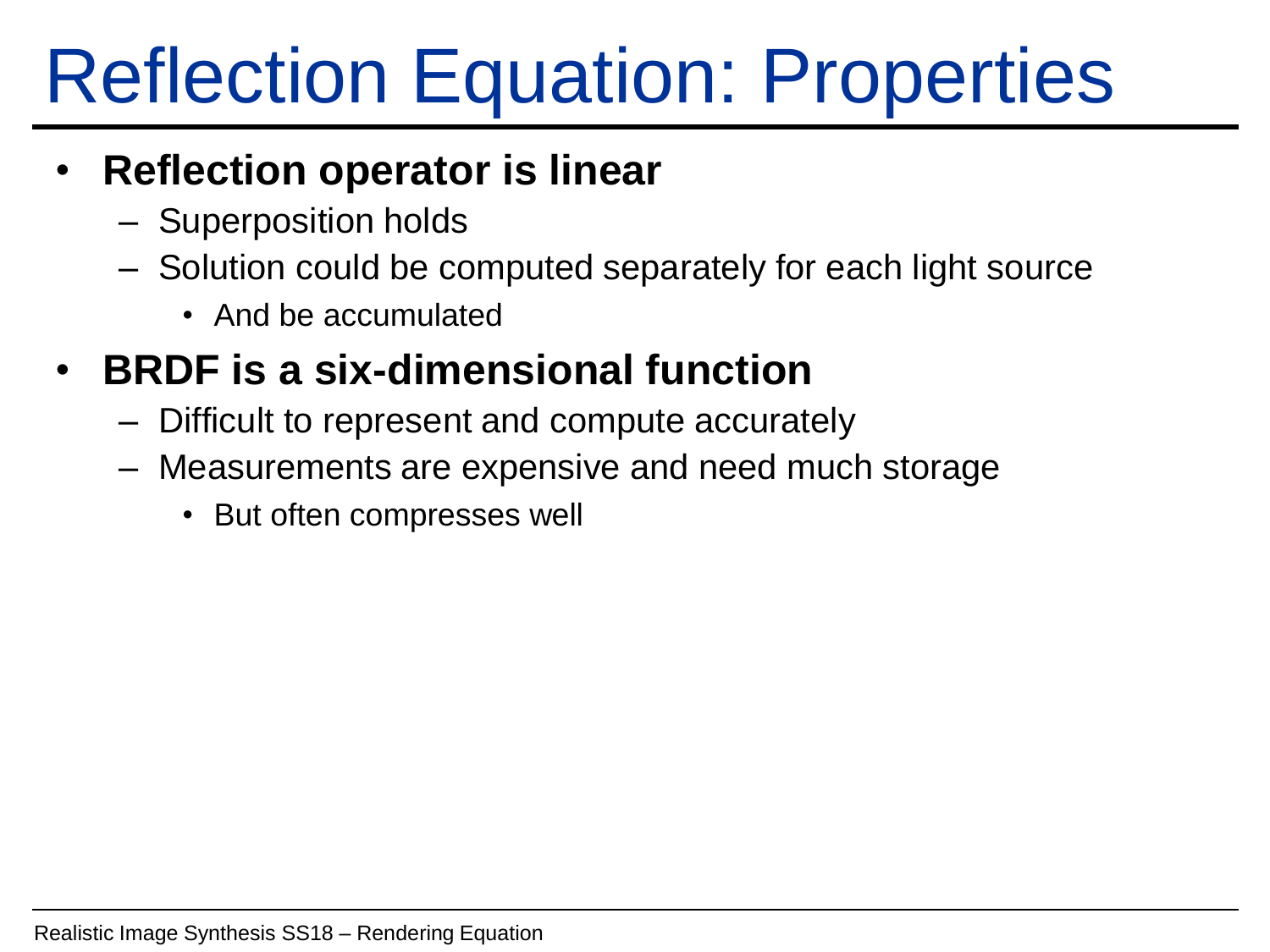# Light Transport in a Scene

#### • **Scene**

- Lights (emitters)
- Object surfaces (partially absorbing)

#### • **Illuminated object surfaces become emitters, too !**

- $-$  Radiosity = Irradiance minus absorbed photon flux
	- Radiosity: photons per second per m^2 leaving surface
	- Irradiance: photons per second per m<sup>2</sup> incident on surface
- **Light bounces between all mutually visible surfaces**

### • **Invariance of radiance in free space (vacuum)**

- No absorption in-between objects
- Hold also in clean air (approximately!)

### • **Dynamic Energy Equilibrium**

 $-$  Emitted photons = absorbed photons  $(+)$  photons escaping scene)

#### **Global Illumination Problem**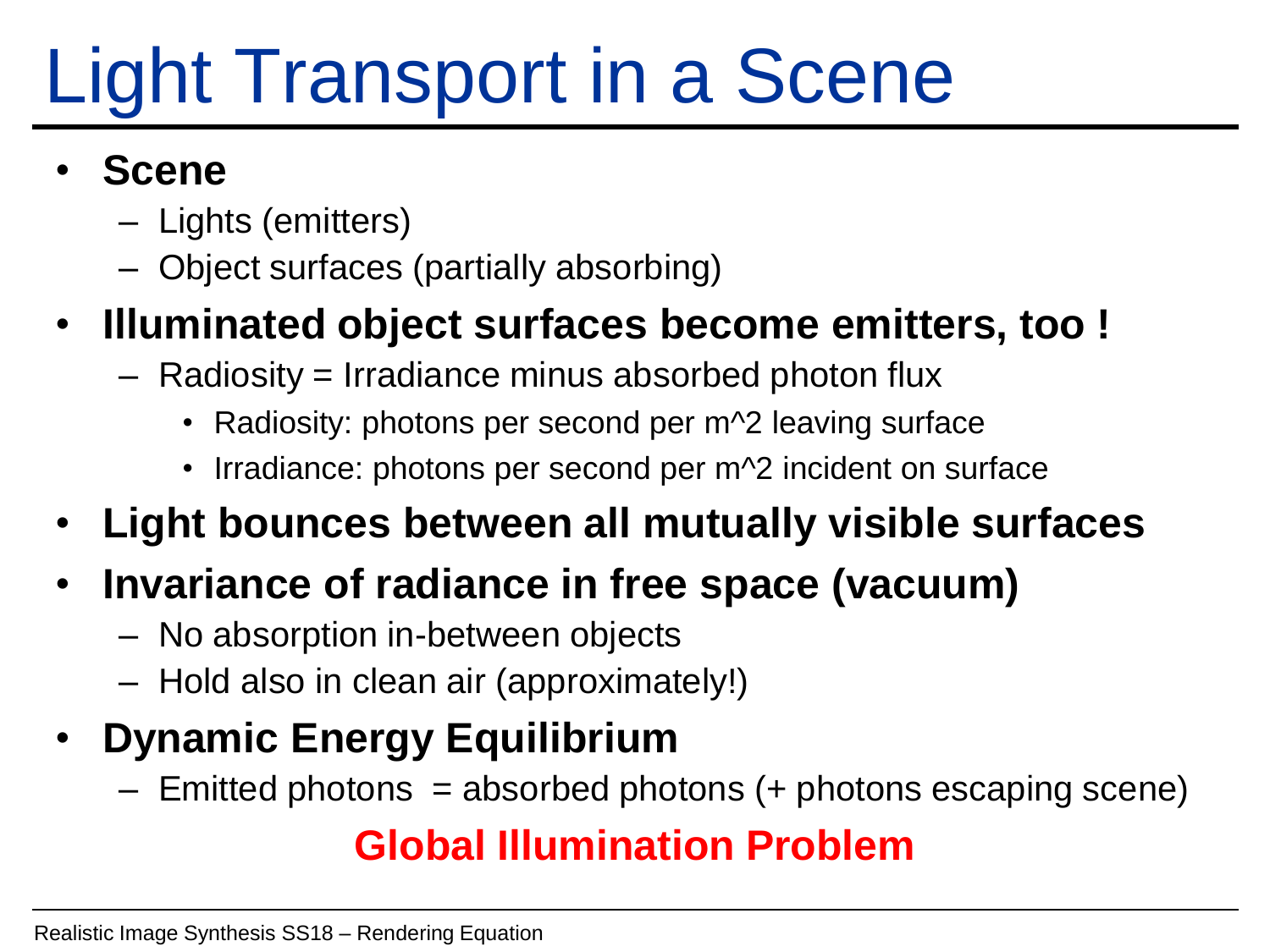# Definition: Rendering Equation

#### • **Light exiting at some point**

– Given by emitted light plus reflected incoming light at  $x$ 

• 
$$
L_o(x, \omega_o) = L_e(x, \omega_o) + L_r(x, \omega_o)
$$
  
=  $L_e(x, \omega_o) + \int_{\omega_i \in \Omega_+} f_r(\omega_i, x, \omega_o) L_i(x, \omega_i) \cos \theta_i d\omega_i$ 

- **Coupling output back to input**
	- Light incident at x is the light exiting at some other point  $y$

• 
$$
L_i(x, \omega_i) = L_o(y, -\omega_i) = L_o(RT(x, w_i), -\omega_i)
$$

– With the visibility or ray-tracing operator RT

• 
$$
y = RT(x, \omega_i)
$$

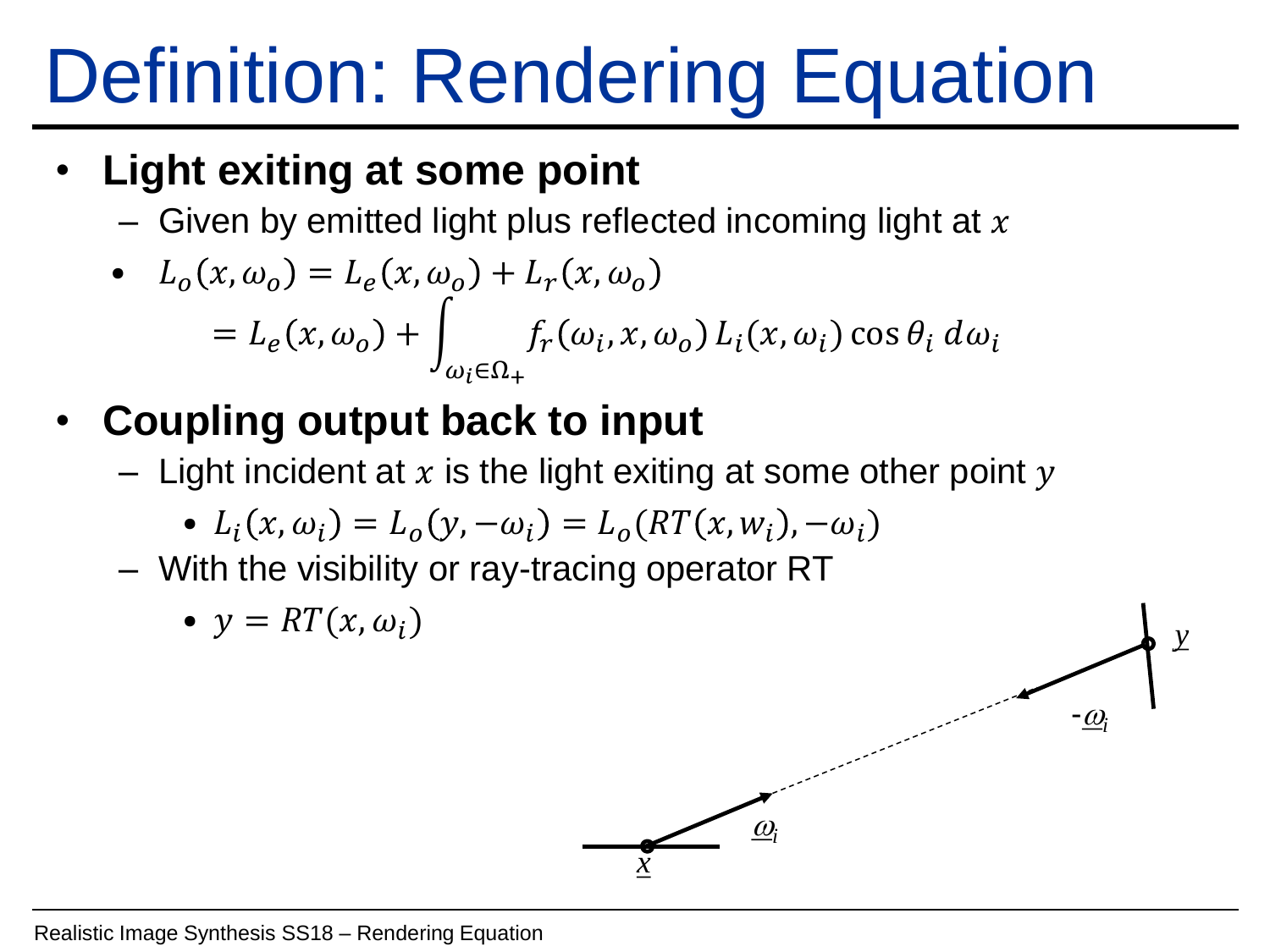## Definition: Rendering Equation

#### • **Rendering Equation**

– Parameterized by direction

$$
L_o(x, \omega_o) = L_e(x, \omega_o) + \int_{\omega_i \in \Omega_+} f_r(\omega_i, x, \omega_o) L_i(x, \omega_i) \cos \theta_i d\omega_i
$$

- $-$  Parameterized by position over all surfaces S  $L_{\alpha}(x,\omega_{\alpha})$  $= L_e +$  $y \in S$  $f_r(\omega_i, x, \omega_o) L_o \bigm| y,$  $\hat{x} - y$  $\hat{x} - y$  $V(x, y)G(x, y)dA_y$ 
	- with  $V(x, y)$  giving visibility between x und y,
	- and the Geometric Term  $G$  given by

$$
- d\omega_i = dA_y \frac{\cos \theta_y}{\|x - y\|^2}
$$

$$
- G(x, y) = \frac{\cos \theta_x \cos \theta_y}{\|x - y\|^2}
$$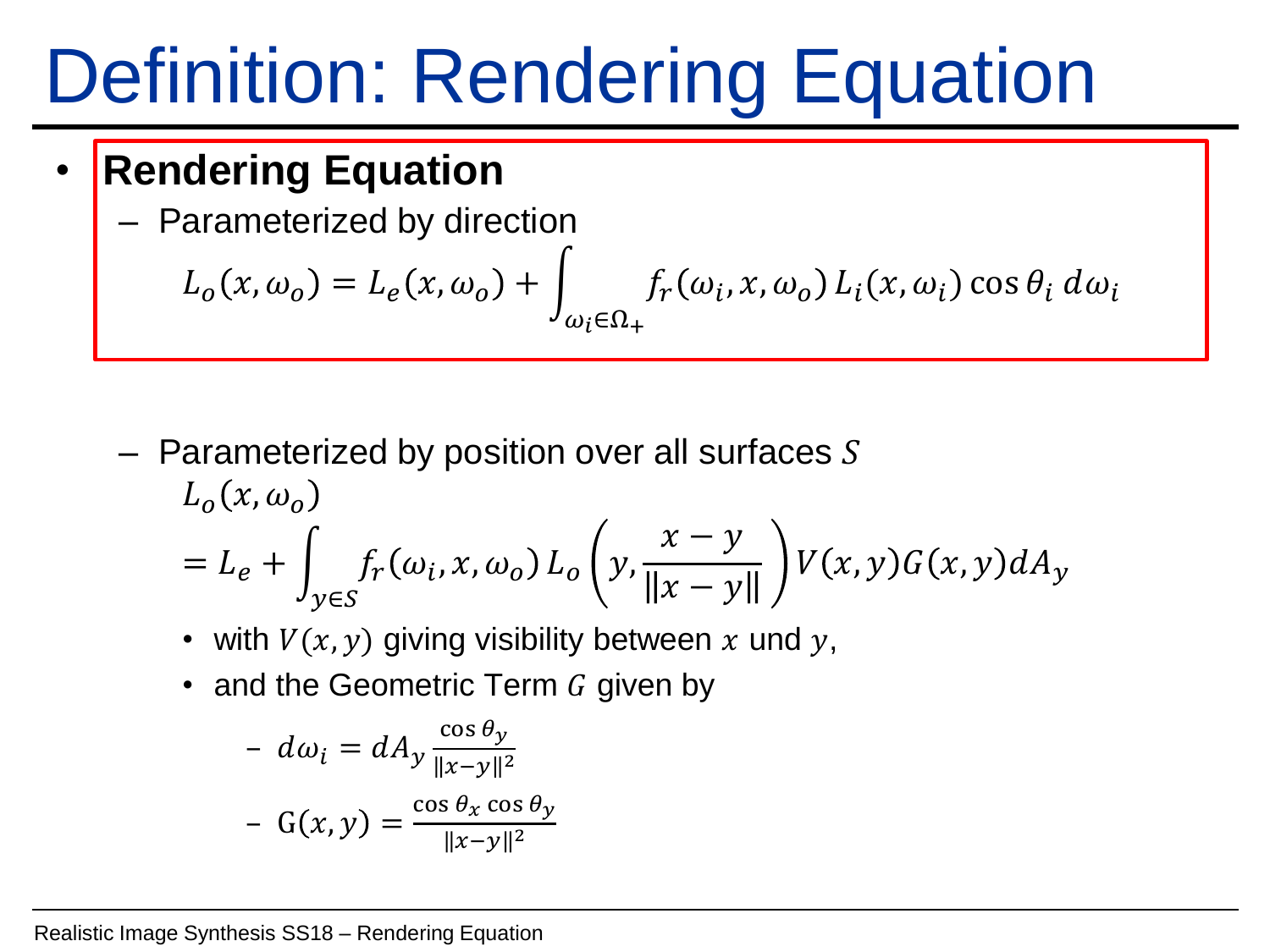## Rendering Equation

$$
L_o(x, \omega_o) = L_e(x, \omega_o) + \int_{y \in S} f_r(\omega_i, x, \omega_o) L_o(y(x, \omega_i), -\omega_i) V(x, y) G(x, y) dA_y
$$

#### • **Properties**

- Mathematical: Fredholm equation of the 2-nd kind
- Global coupling of illumination
	- Each point potentially influences each other point
	- Often still a sparse operator due to occlusion
- Linear transport operator **T**
	- Solution can be computed separately for each light source
		- And accumulated
		- Dimmed lights result in dimmed solutions
- Volume effects are not considered !!

#### **► Lighting Simulation == Solving the Rendering Equation**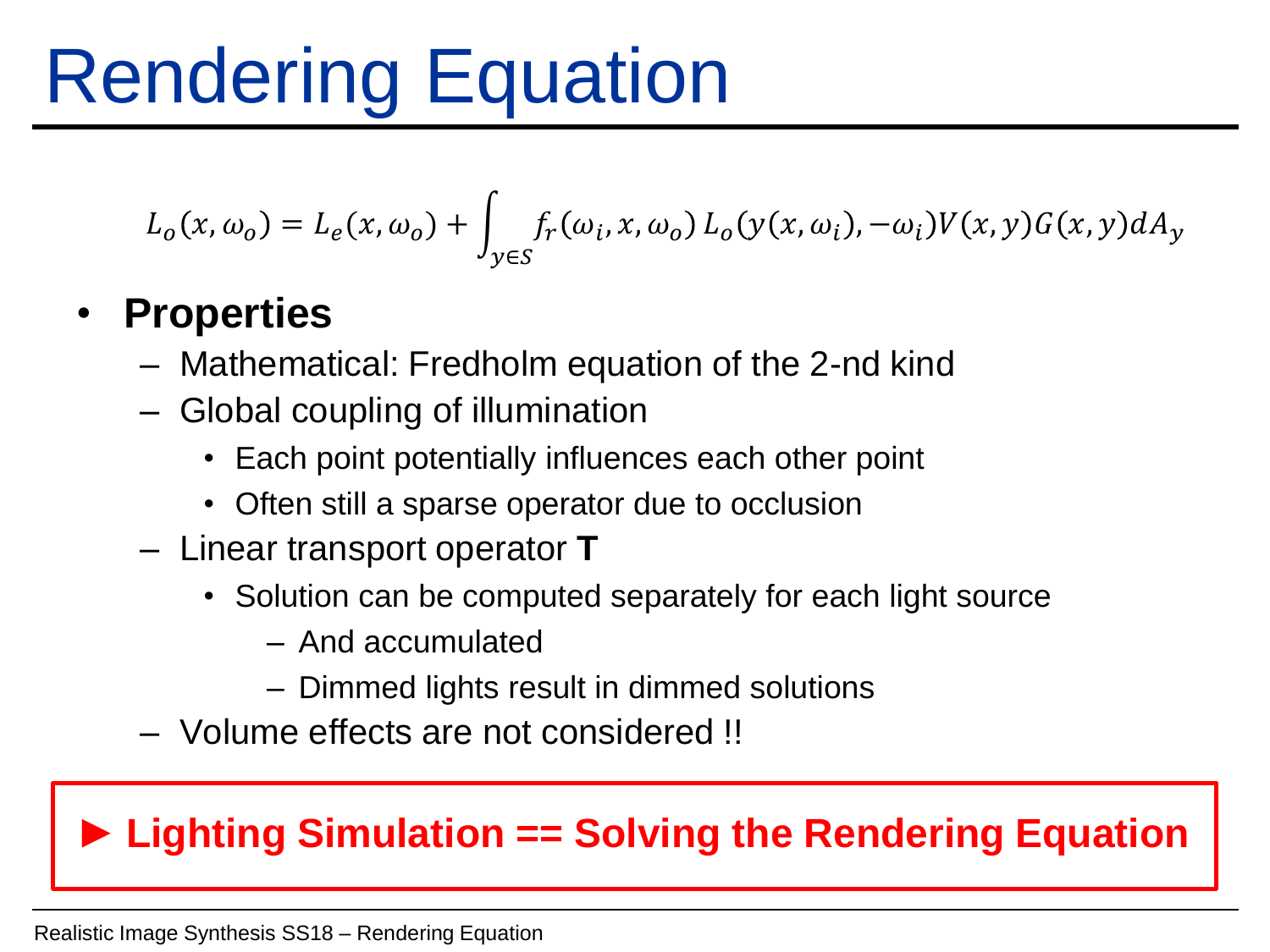## RE: In Operator Form

#### • **Transport operator**

– Built from reflection operator  $S$  and propagation operator  $H$ 

• 
$$
L = L_o = L_e + T L = L_e + (S \circ H)L
$$

#### **Propagation operator H**

- $-$  Computes light incident at points  $L_i(x_i, w_i)$  from excitant light at other locations  $L(y_i, w_i)$
- Evaluation of ray tracing operator
- Global operator: needs essentially entire scene
- **Reflection (scattering) operator** 
	- $-$  Computes reflected light field  $L(y_i, w_i)$  from incident light  $L_i(x_i, w_i)$  evaluating reflection equation
	- Evaluates BRDF for entire incident light field
	- Local operator: operates at one point only



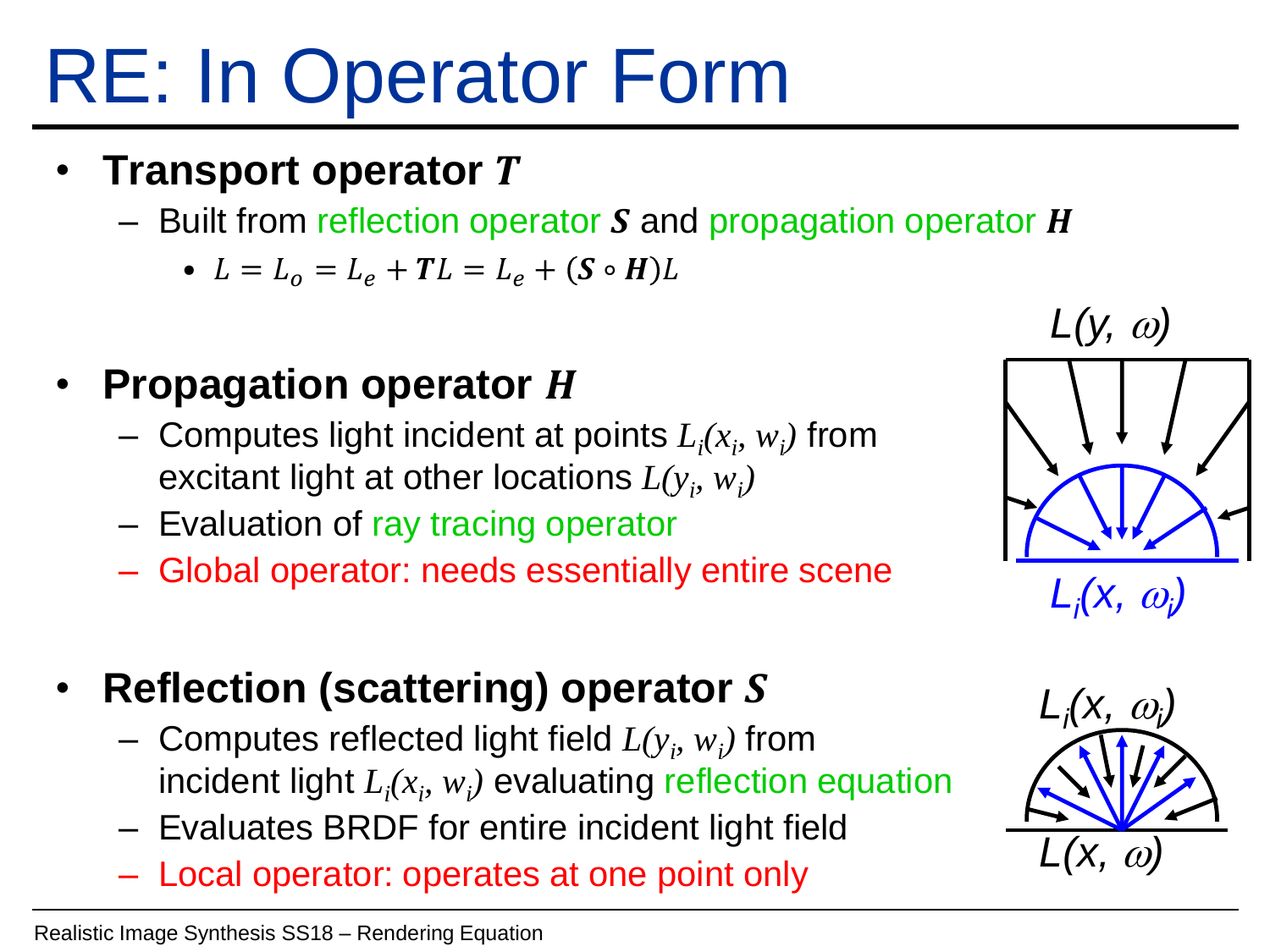# Rendering Equation

#### • **Solution Approaches**

- Monte Carlo technique (and extensions)
	- Point-wise evaluation of multi-dimensional integral equation
	- Efficient solution for the general case
	- Can cause noise through variance of random evaluation
	- No bias and correlation (in approach)
- Finite Element technique
	- Projection of infinite dimensional equation into function space with finite dimensions
		- Solution is represented as combination of basis functions
		- Constant basis functions in the simplest case
	- Leads to solution of a linear system of equations
	- Efficient for smooth, slowly varying illumination and reflection
	- Causes bias through correlation between solution of neighboring points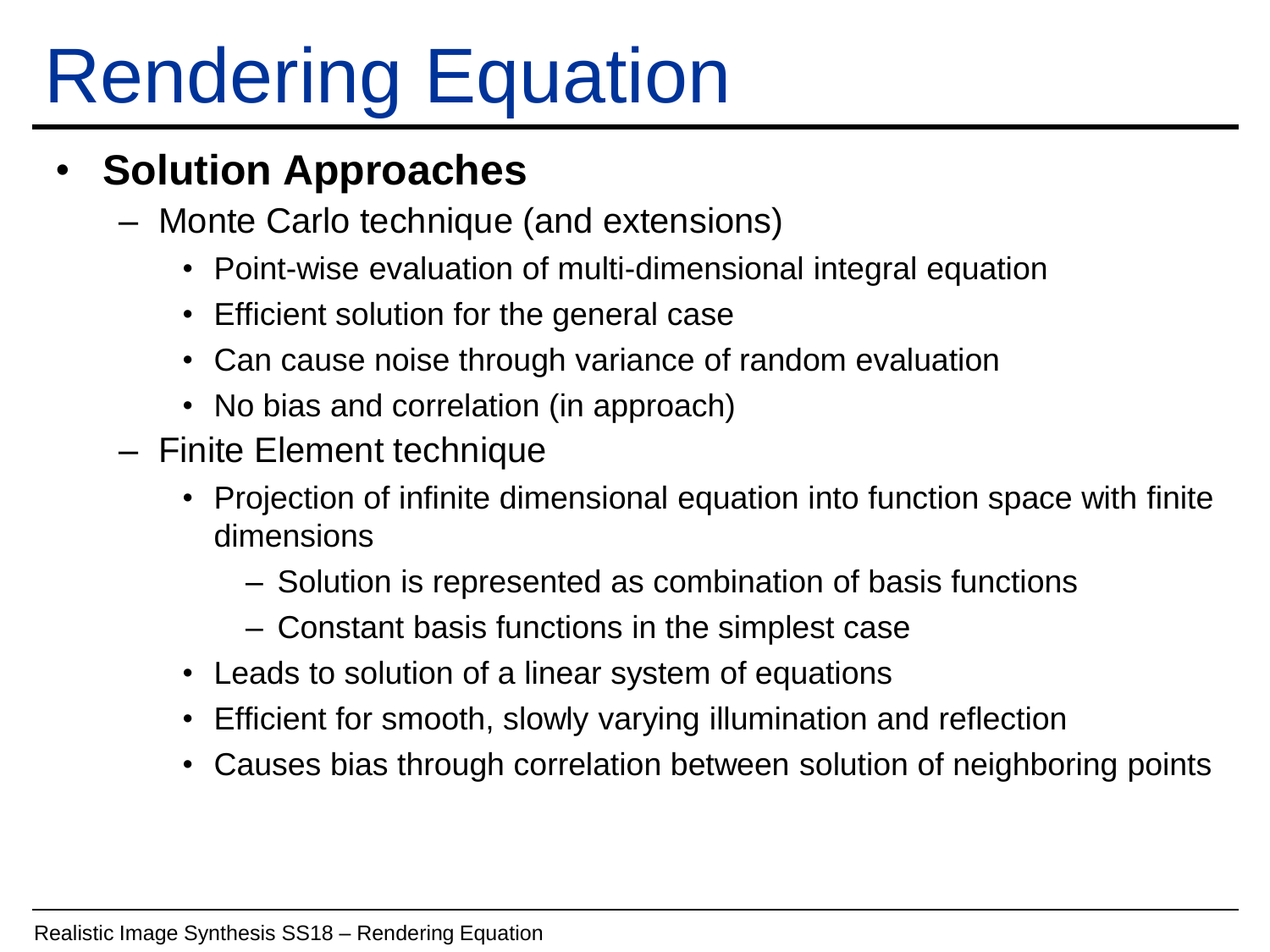### Discretization of Rendering Equation

• **Simplification of the rendering equation**

 $L_o(x, \theta_o, \varphi_o) = L_e(x, \theta_o, \varphi_o) + \int \rho_{bd}(x, \theta_o, \varphi_o, \theta, \phi) L_i(x, \theta, \varphi) \cos \theta d\omega$  $\Omega$  $= L_{\rho}(x,\theta_{\rho},\varphi_{\rho}) + |\rho_{bd}(x,\theta_{\rho},\varphi_{\rho},\theta,\phi)L_{i}$ *ij N j*  $B_i = E_i + \rho_i \sum B_j F_i$ =  $=E_{i}+$ 1  $\rho_{\scriptscriptstyle \rm I}$ 

- All surfaces in the scene are Lambertian
- Equation expressed in terms of the radiosity quantities
- Integration domain split into *N* pieces corresponding to discrete patches in the scene
- Constant radiosity and reflectance assumptions for each patch

#### • **We are going to discuss all these steps in detail**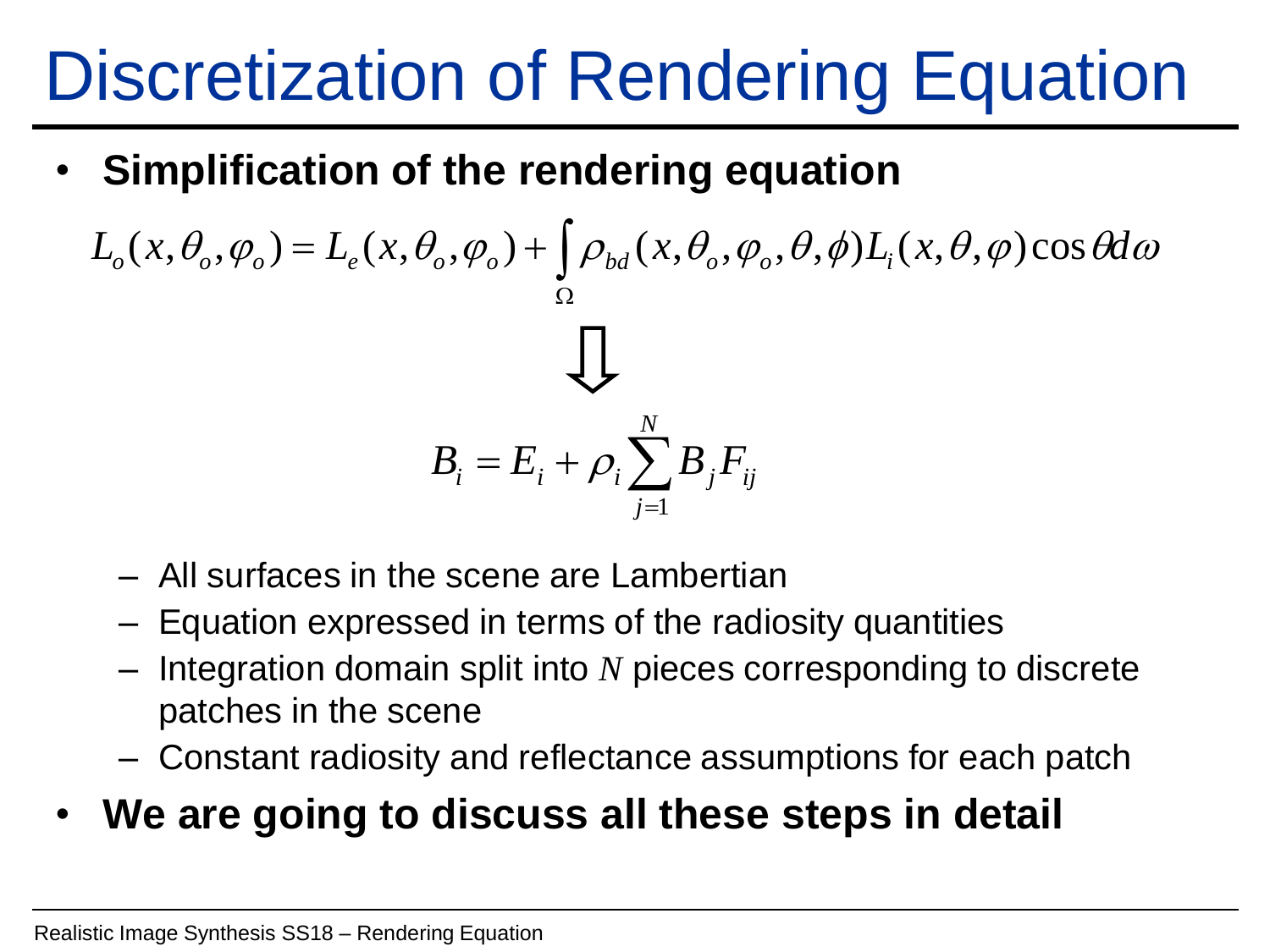### Lambertian Diffuse Reflection

• **Diffuse reflectance is modeled by assuming that light is equally likely to be scattered in any direction, regardless of the incident direction:** 

$$
\rho_{bd}(x,\theta_o,\varphi_o,\theta,\varphi)=\rho(x)
$$

• Directional-hemispherical reflectance  $\rho_{\scriptscriptstyle d}$  becomes **independent of direction:**

$$
\rho_d(x) = \int_{\Omega} \rho(x) \cos \theta_o d\omega_o = \rho(x) \int_{0}^{2\pi} \int_{0}^{\pi/2} \cos \theta_o \sin \theta_o d\theta_o d\varphi_o = \pi \rho(x)
$$

$$
\rho(x) = \frac{\rho_d(x)}{\pi}
$$

• **Then the rendering equation simplifies to:**

$$
L_o(x, \theta_o, \varphi_o) = L_e(x, \theta_o, \varphi_o) + \frac{\rho_d(x)}{\pi} \int_{\Omega} L_i(x, \theta, \varphi) \cos \theta d\omega
$$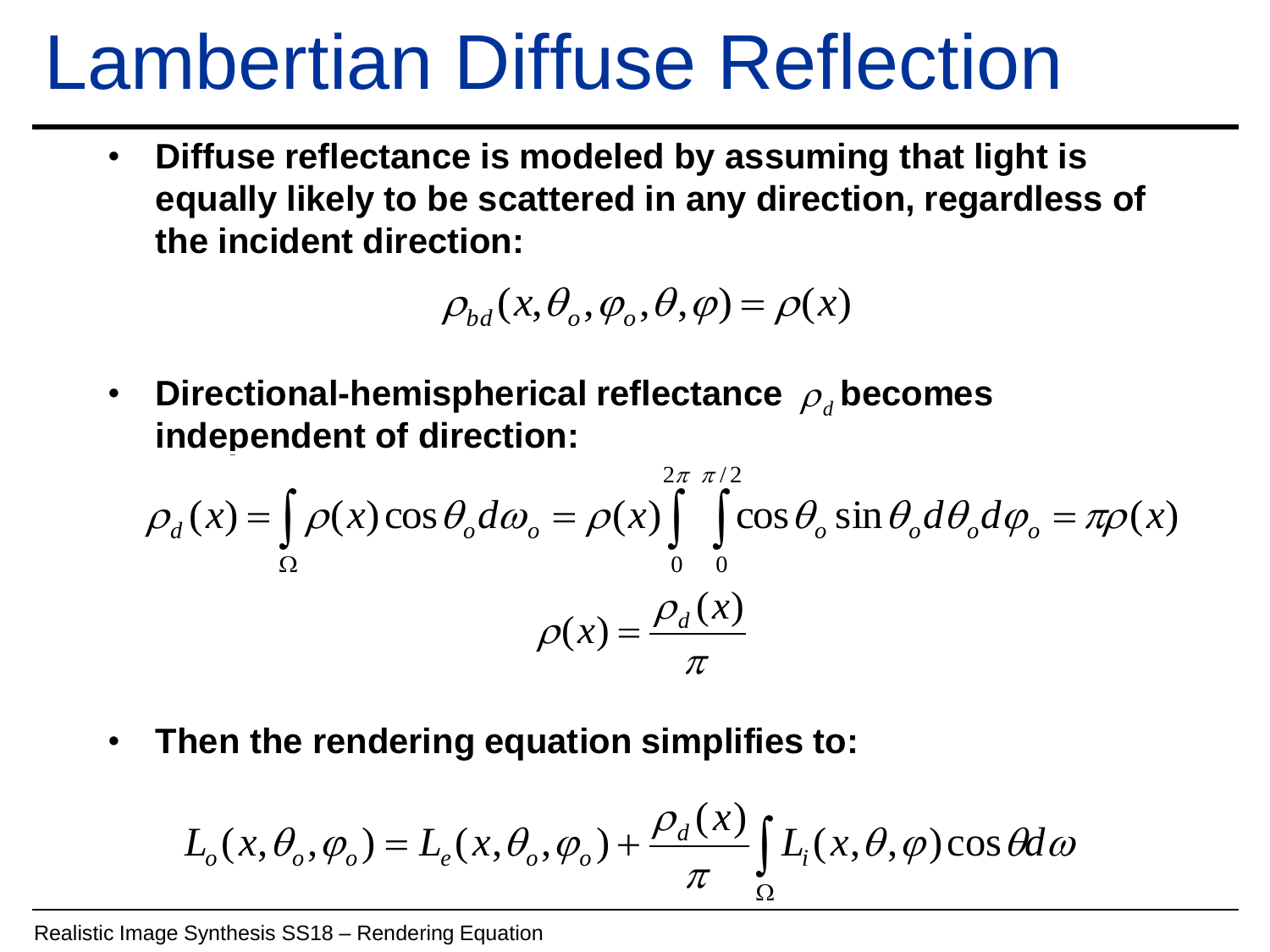### Further Simplifications

- **For diffuse surfaces**
	- $L \textbf{the } \textbf{r}$  adiance  $L_{o}(x,\theta_{o},\varphi_{o}) \equiv L_{o}(x) \textbf{ does not depend on the } \varphi$ **outgoing direction,**
	- $-$  the incoming radiance  $L_i\;$  still depends on the incoming **direction**

$$
L_o(x) = L_e(x) + \frac{\rho_d(x)}{\pi} \int_{\Omega} L_i(x, \theta, \varphi) \cos \theta d\omega
$$

• **Now let us replace radiances by radiosities:**

$$
B(x) = \int_{\Omega} L(x) \cos \theta \, d\omega = \int_{0}^{2\pi} \int_{0}^{\pi/2} L(x) \cos \theta \sin \theta \, d\theta \, d\phi = \pi L(x)
$$

$$
\pi L_o(x) = \pi L_e(x) + \pi \frac{\rho_d(x)}{\pi} \int_{\Omega} L_i(x, \theta, \varphi) \cos \theta d\omega
$$

$$
B(x) = E(x) + \rho_d(x) \int_{\Omega} L_i(x, \theta, \varphi) \cos \theta d\omega
$$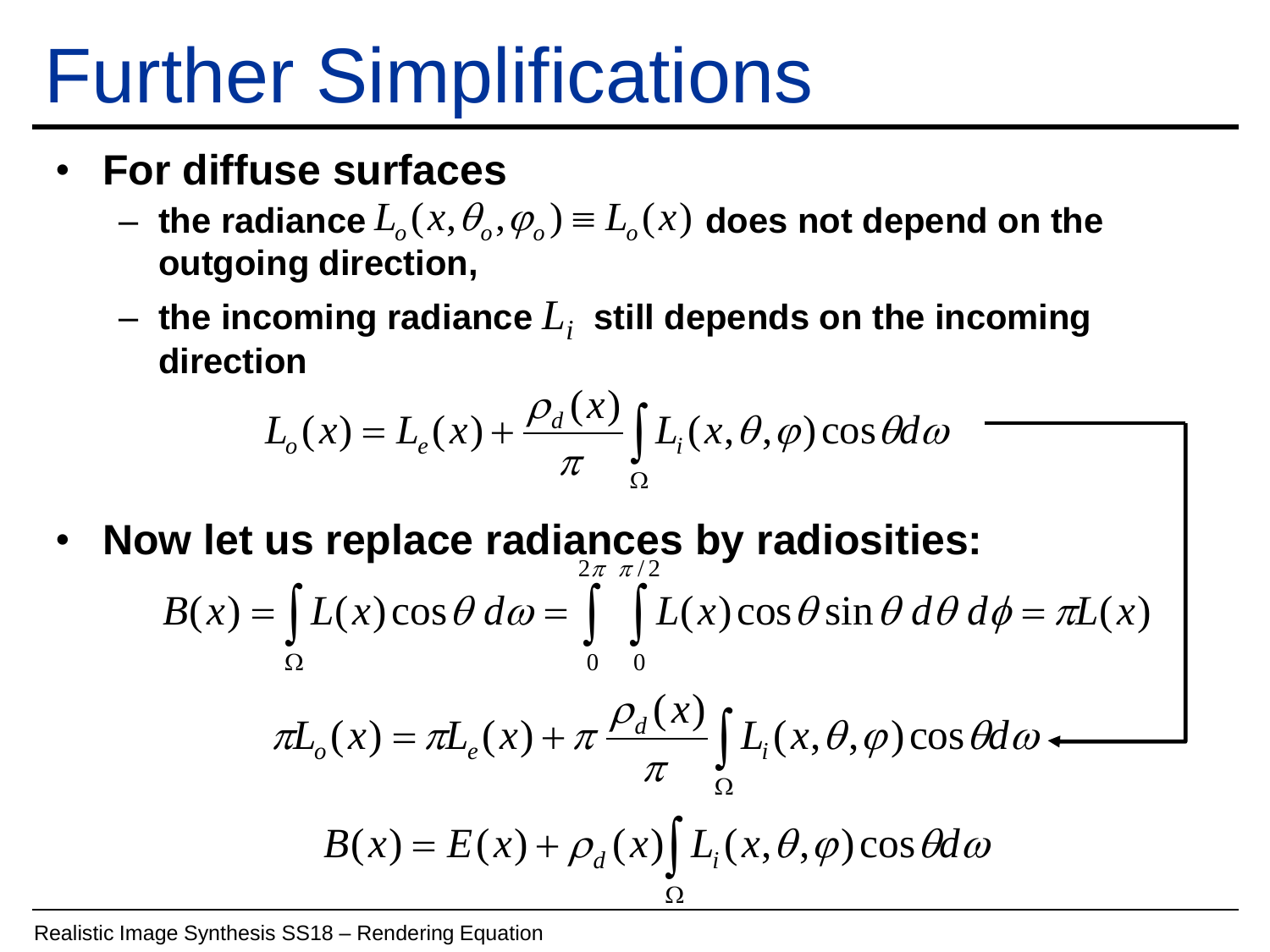### Transforming the Hemispherical Integral into a Surface Integral

• **The invariance of radiance along a line of sight states that:**

$$
L_i(x, \theta, \varphi) = L(y, \theta', \varphi')
$$

$$
L(y, \theta^{\prime}, \varphi^{\prime}) = \frac{B(y)}{\pi}
$$

• **Now let us replace integration over the hemisphere by integration over all surfaces** *y* **taking into account their visibility from** *x***:**

$$
d\omega = \frac{\cos \theta' dy}{r^2}
$$

*otherwise if x and y are mutually visible*  $V(x, y)$ 0 1  $(x, y)$  $\overline{\mathcal{L}}$  $\left\{ \right.$  $\int$  $=$ 

$$
B(x) = E(x) + \rho_d(x) \int_{y \in S} B(y) \frac{\cos \theta \cos \theta}{\pi r^2} V(x, y) dy
$$

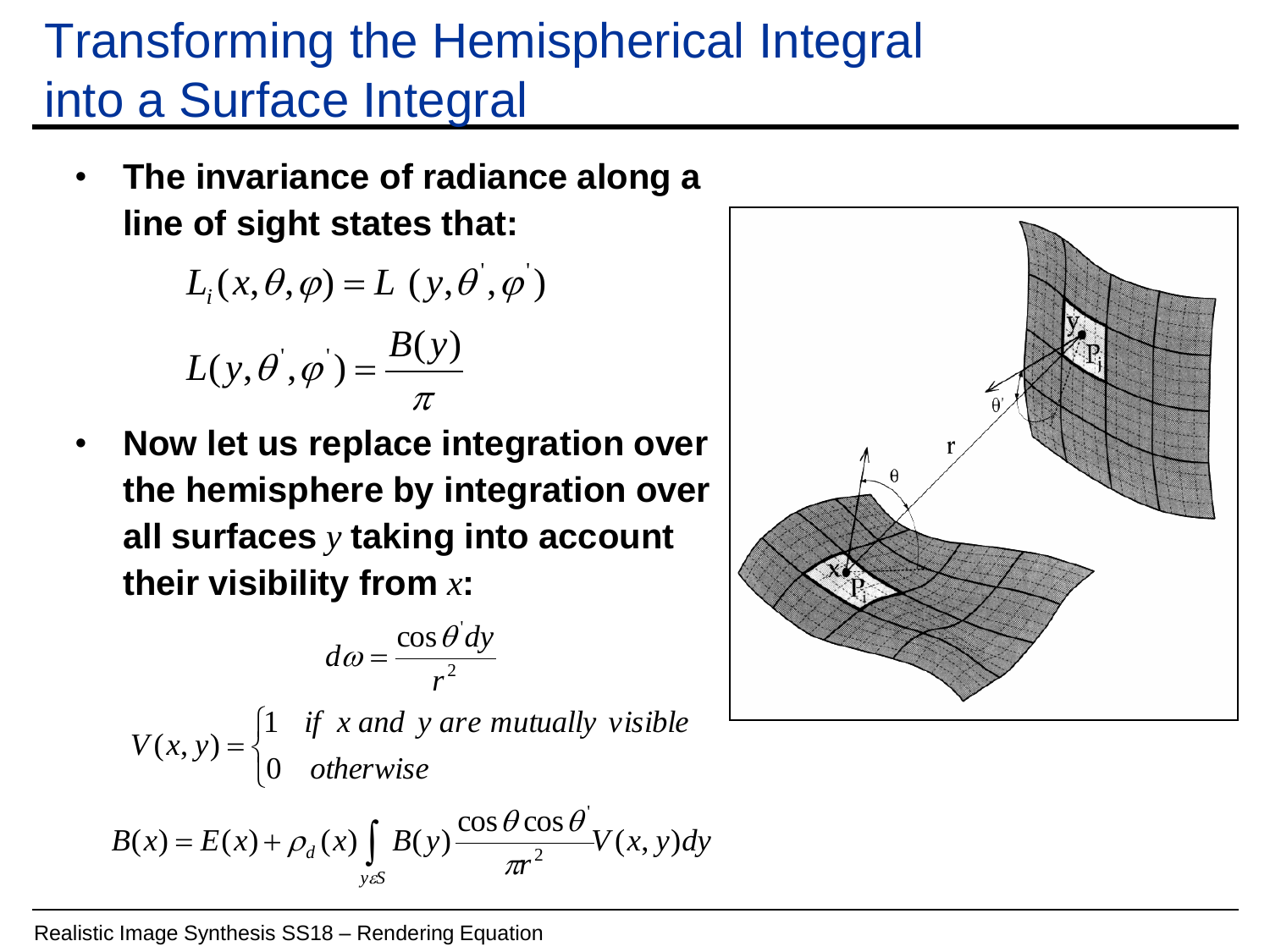## Discrete Formulation

- **The integral over all surfaces in the scene in the previous slide is broken into** *N* **pieces, each corresponding to a discrete patch.**
- **It is assumed that each patch has a uniform radiosity at each point** *y* **in patch** *P<sup>j</sup> .* '

$$
B(x) = E(x) + \rho_d(x) \sum_{j=1}^{N} B_j \int_{y \in P_j} \frac{\cos \theta \cos \theta}{\pi r^2} V(x, y) dy
$$